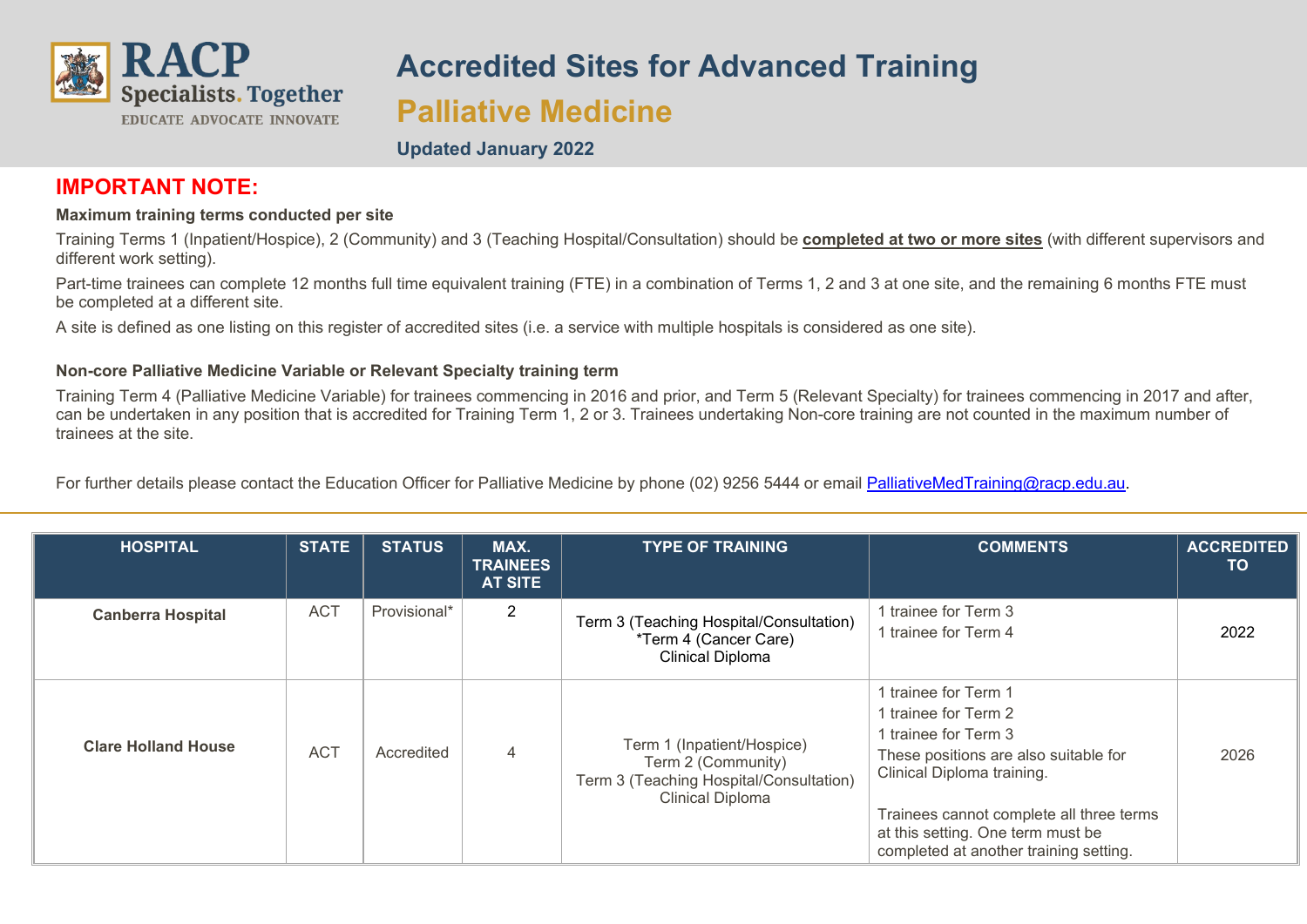| <b>HOSPITAL</b>                                              | <b>STATE</b> | <b>STATUS</b> | MAX.<br><b>TRAINEES</b><br><b>AT SITE</b> | <b>TYPE OF TRAINING</b>                                                                                                | <b>COMMENTS</b>                                                                                                                                                                                                                                                             | <b>ACCREDITED</b><br><b>TO</b> |
|--------------------------------------------------------------|--------------|---------------|-------------------------------------------|------------------------------------------------------------------------------------------------------------------------|-----------------------------------------------------------------------------------------------------------------------------------------------------------------------------------------------------------------------------------------------------------------------------|--------------------------------|
| <b>New South Wales</b>                                       |              |               |                                           |                                                                                                                        |                                                                                                                                                                                                                                                                             |                                |
| <b>Bankstown Hospital</b>                                    | <b>NSW</b>   | Conditional   | $\mathbf{1}$                              | Term 3 (Teaching Hospital/Consultation)<br><b>Clinical Diploma</b>                                                     |                                                                                                                                                                                                                                                                             | 2023                           |
| <b>Blacktown Hospital</b>                                    | <b>NSW</b>   | Accredited    | 2                                         | Term 2 (Community)<br>Term 3 (Teaching Hospital/Consultation)<br><b>Clinical Diploma</b>                               |                                                                                                                                                                                                                                                                             | 2022                           |
| <b>Braeside Hospital</b><br>(including Bond House)           | <b>NSW</b>   | Accredited    | 2                                         | Term 1 (Inpatient/Hospice)<br>Term 4 (Palliative Medicine Variable)<br><b>Clinical Diploma</b>                         |                                                                                                                                                                                                                                                                             | 2022                           |
| <b>Broken Hill Health Service and</b><br><b>Far West LHD</b> | <b>NSW</b>   | Accredited    | $\mathbf{1}$                              | Clinical Diploma                                                                                                       |                                                                                                                                                                                                                                                                             | 2022                           |
| <b>Calvary Hospital Kogarah</b>                              | <b>NSW</b>   | Accredited    | 3                                         | Term 1 (Inpatient/Hospice)<br>Term 2 (Community)<br><b>Clinical Diploma</b>                                            | 2 trainees for Term 1<br>1 trainee for Term 2                                                                                                                                                                                                                               | 2022                           |
| <b>Calvary Mater Newcastle</b>                               | <b>NSW</b>   | Accredited    | 4                                         | Term 1 (Inpatient/Hospice)<br>Term 2 (Community)<br>Term 3 (Teaching Hospital/Consultation)<br><b>Clinical Diploma</b> | 1 trainee for Term 1<br>2 trainees for Term 2<br>2 trainees for Term 3<br>These positions are also suitable for<br>Clinical Diploma training.<br>Trainees cannot complete all three terms<br>at this setting.<br>One term must be completed at another<br>training setting. | 2025                           |
| <b>Camden Hospital</b>                                       | <b>NSW</b>   | Accredited    | 2                                         | Term 1 (Inpatient/Hospice)<br>Term 2 (Community)<br>Clinical Diploma                                                   |                                                                                                                                                                                                                                                                             | 2022                           |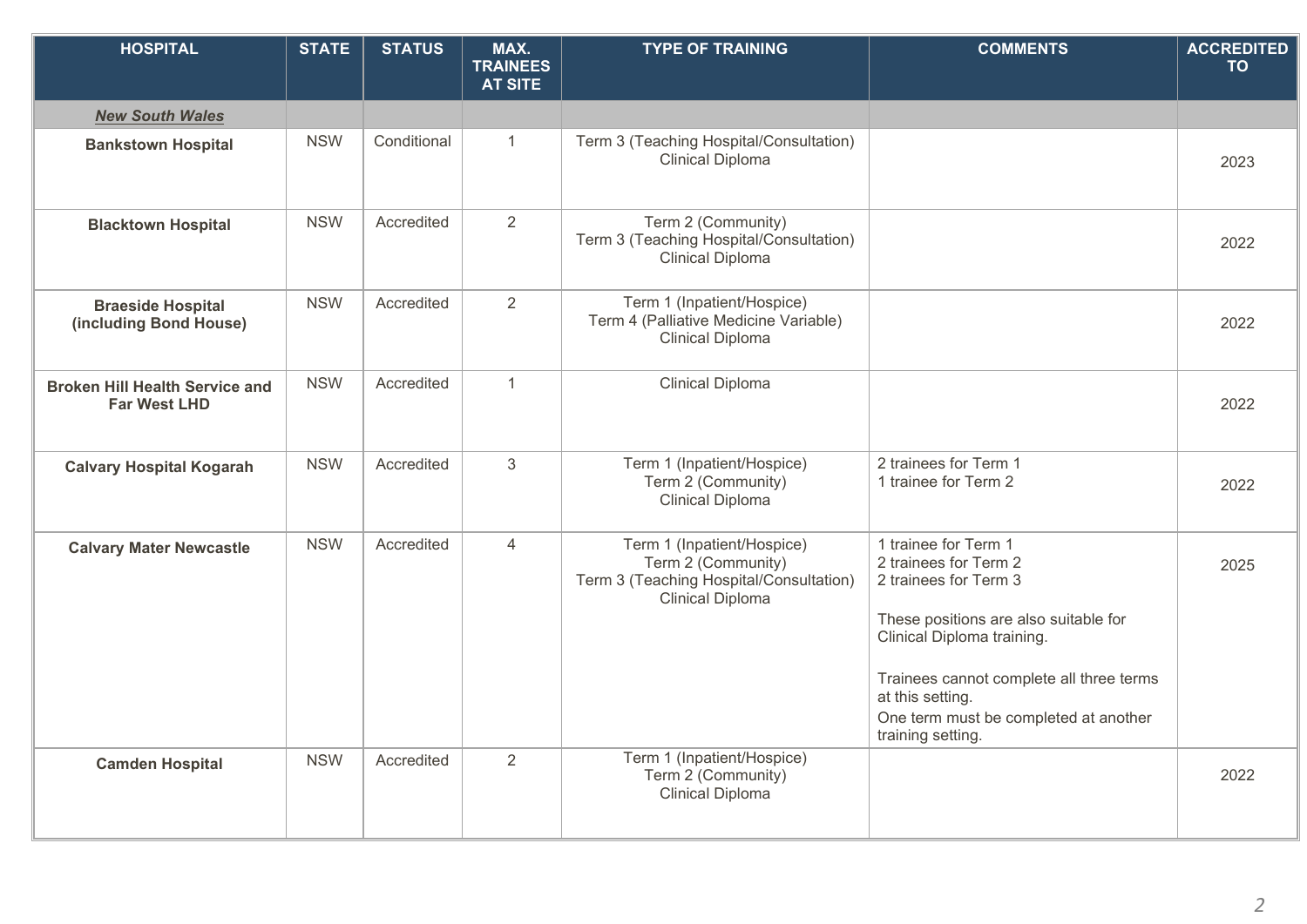| <b>HOSPITAL</b>                                        | <b>STATE</b> | <b>STATUS</b> | MAX.<br><b>TRAINEES</b><br><b>AT SITE</b> | <b>TYPE OF TRAINING</b>                                                                                                 | <b>COMMENTS</b>                                                                                                                                                                                     | <b>ACCREDITED</b><br><b>TO</b> |
|--------------------------------------------------------|--------------|---------------|-------------------------------------------|-------------------------------------------------------------------------------------------------------------------------|-----------------------------------------------------------------------------------------------------------------------------------------------------------------------------------------------------|--------------------------------|
| <b>Campbelltown Hospital</b>                           | <b>NSW</b>   | Accredited    | $\mathbf{1}$                              | Term 3 (Teaching Hospital/Consultation)<br><b>Clinical Diploma</b>                                                      |                                                                                                                                                                                                     | 2022                           |
| <b>Central Coast Palliative Care</b><br><b>Service</b> | <b>NSW</b>   | Accredited*   | $\mathbf{1}$                              | Term 2 (Community)<br>Term 3 (Teaching Hospital/Consultation)                                                           | 1 trainee for Term 3 (Wyong)*                                                                                                                                                                       | 2026*                          |
| (Gosford Hospital and Wyong<br>Hospital*)              |              | Conditional   | 3                                         | Term 4 (Cancer Care Setting)<br><b>Clinical Diploma</b>                                                                 | 1 trainee for Term 2<br>1 trainee for Term 3 (Gosford)<br>1 trainee for Term 4 (Gosford)<br>Three positions (Terms 2 and 3) are also<br>suitable for Clinical Diploma training.                     | 2022                           |
| <b>Coffs Harbour Health Campus</b>                     | <b>NSW</b>   | Provisional   | $\mathbf 1$                               | Terms 1 (Inpatient/Hospice)<br>Term 2 (Community)<br><b>Clinical Diploma</b>                                            |                                                                                                                                                                                                     | 2022                           |
| <b>Concord Repatriation General</b><br><b>Hospital</b> | <b>NSW</b>   | Accredited    | $\overline{4}$                            | Terms 1 (Inpatient/Hospice)<br>Term 2 (Community)<br>Term 3 (Teaching Hospital/Consultation)<br><b>Clinical Diploma</b> | 1 trainee for Term 1<br>1 trainee for Term 2<br>2 trainees for Term 3<br>Trainees cannot complete all three terms<br>at this setting.<br>One term must be completed at another<br>training setting. | 2022                           |
| <b>David Berry Hospital</b>                            | <b>NSW</b>   | Accredited    | $\mathbf{1}$                              | Term 2 (Community)<br><b>Clinical Diploma</b>                                                                           |                                                                                                                                                                                                     | 2025                           |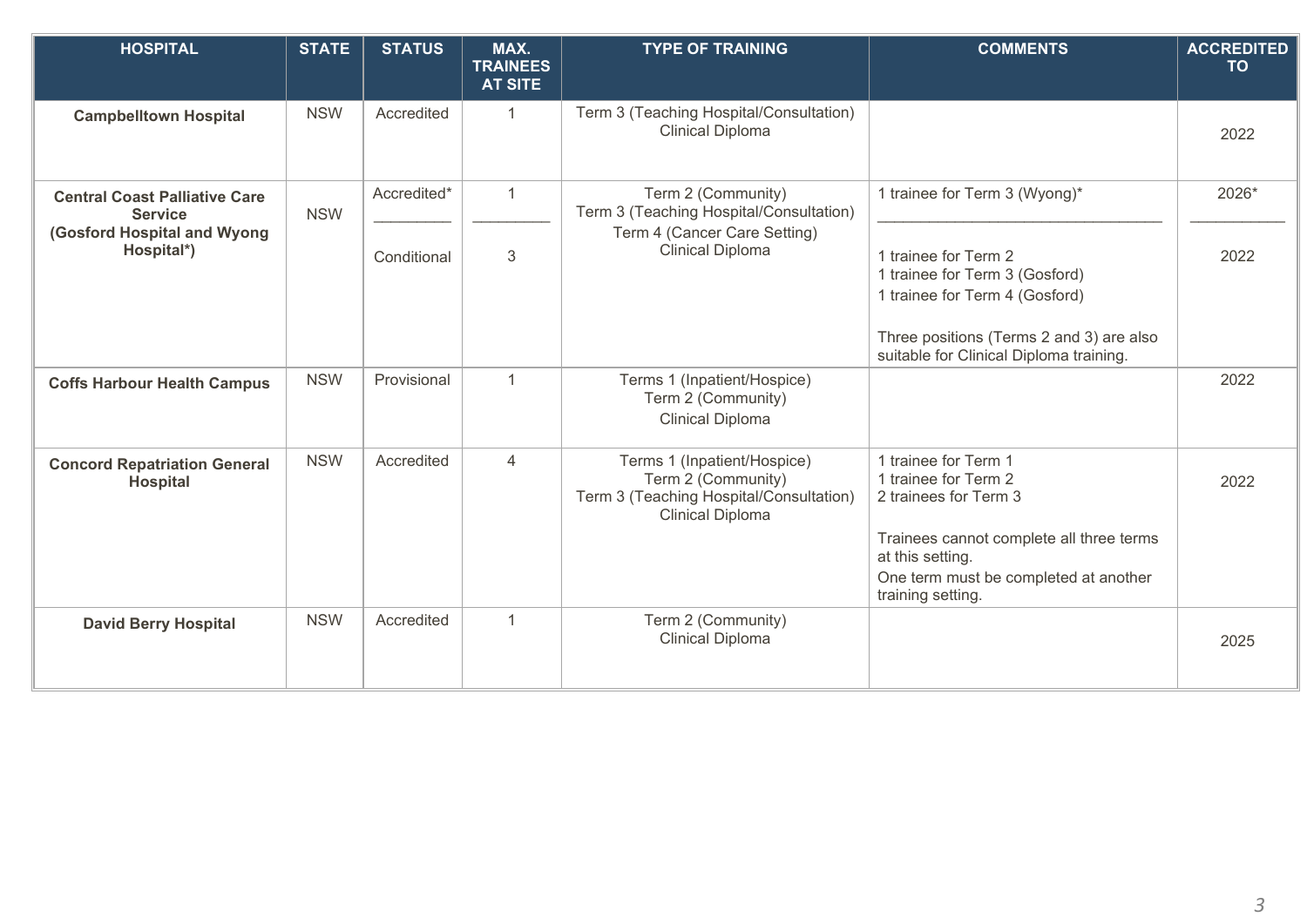| <b>HOSPITAL</b>                                                                                                           | <b>STATE</b> | <b>STATUS</b> | MAX.<br><b>TRAINEES</b><br><b>AT SITE</b> | <b>TYPE OF TRAINING</b>                                                                                                                                     | <b>COMMENTS</b>                                                                                                                                                                                                                                                   | <b>ACCREDITED</b><br><b>TO</b> |
|---------------------------------------------------------------------------------------------------------------------------|--------------|---------------|-------------------------------------------|-------------------------------------------------------------------------------------------------------------------------------------------------------------|-------------------------------------------------------------------------------------------------------------------------------------------------------------------------------------------------------------------------------------------------------------------|--------------------------------|
| <b>Hammondcare</b><br>(Greenwich Hospital &<br><b>Neringah Hospital)</b>                                                  | <b>NSW</b>   | Accredited    | 4                                         | Term 1 (Inpatient/Hospice)<br>Term 2 (Community)<br><b>Clinical Diploma</b>                                                                                 | <b>Greenwich Hospital</b><br>Term 1 (Inpatient/Hospice)<br>Term 1 (Inpatient/Hospice) 0.5 FTE /<br>Term 2 (Community) 0.5 FTE                                                                                                                                     | 2022                           |
|                                                                                                                           |              |               |                                           |                                                                                                                                                             | <b>Neringah Hospital</b><br>Term 1 (Inpatient/Hospice)<br>Term 2 (Community) Neringah Hospital /<br>Northern Beaches<br>1 x trainee in each position                                                                                                              |                                |
| Hornsby Kur-ring-gai Hospital                                                                                             | <b>NSW</b>   | Provisional   | $\mathbf{1}$                              | Term 3 (Teaching Hospital/Consultation)<br><b>Clinical Diploma</b>                                                                                          |                                                                                                                                                                                                                                                                   | 2022                           |
| <b>Illawarra Shoalhaven Local</b><br><b>Health District (Port Kembla</b><br><b>Hospital &amp; Wollongong</b><br>Hospital) | <b>NSW</b>   | Accredited    | 3                                         | Term 1 (Inpatient/Hospice)<br>Term 2 (Community)<br>Term 3 (Teaching Hospital/Consultation)<br><b>Clinical Diploma</b>                                      | <b>Port Kembla Hospital:</b><br>1 trainee for Term 1<br>1 trainee for Term 2<br><b>Wollongong Hospital:</b><br>1 trainee for Term 3<br>Trainees cannot complete all three terms<br>at this setting.<br>One term must be completed at another<br>training setting. | 2022                           |
| <b>John Hunter Hospital</b>                                                                                               | <b>NSW</b>   | Accredited    | 1                                         | Term 4 (Palliative Medicine<br>$\bullet$<br>Variable, trainees commencing<br>pre-2017) OR Term 5 (Palliative<br>Medicine Variable or Relevant<br>Specialty) | The position is not suitable for Clinical<br>Diploma training.                                                                                                                                                                                                    | 2023                           |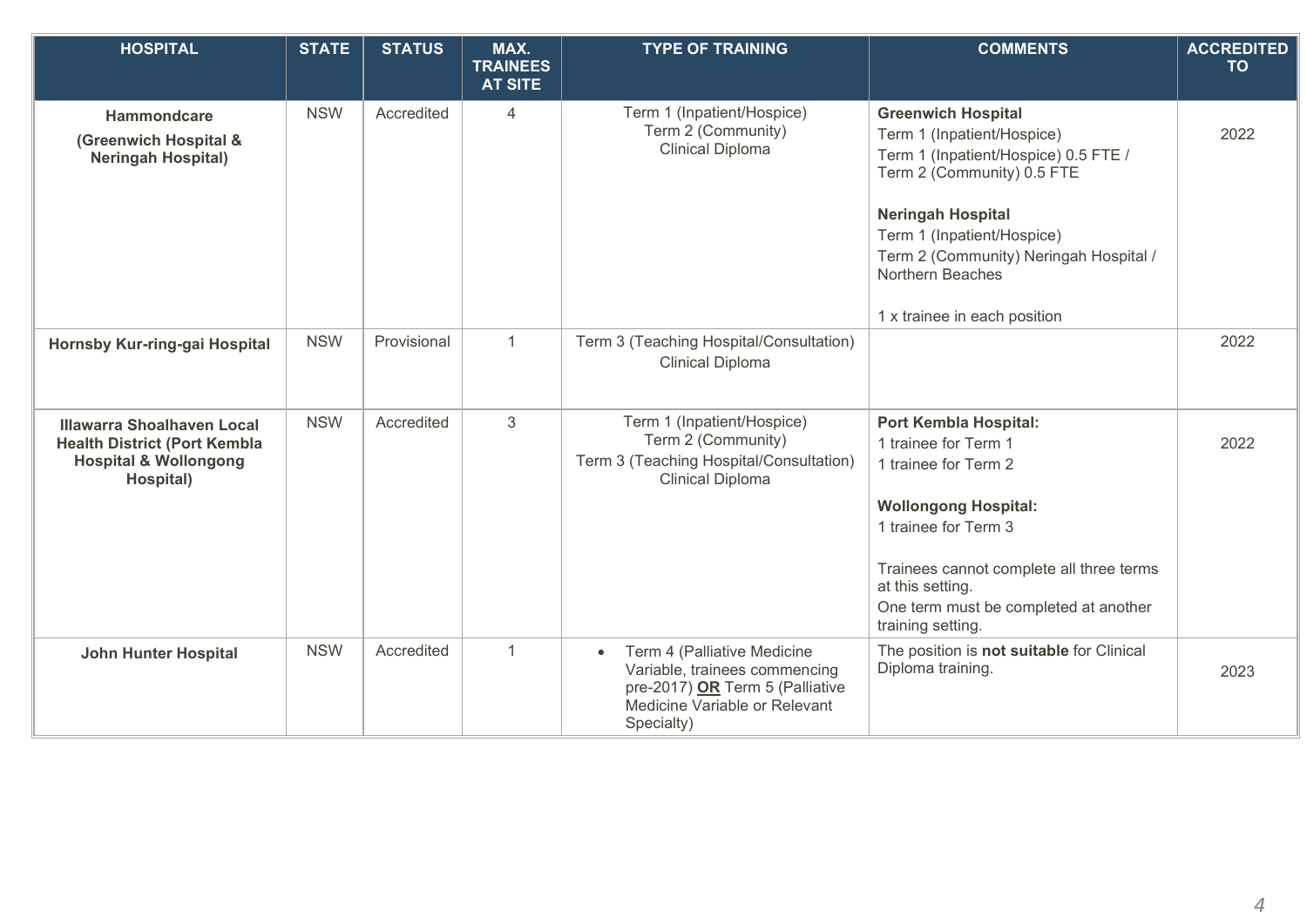| <b>HOSPITAL</b>                                  | <b>STATE</b> | <b>STATUS</b> | MAX.<br><b>TRAINEES</b><br><b>AT SITE</b> | <b>TYPE OF TRAINING</b>                                                                                                | <b>COMMENTS</b>                                                                                                                                                                                                                                                                              | <b>ACCREDITED</b><br><b>TO</b> |
|--------------------------------------------------|--------------|---------------|-------------------------------------------|------------------------------------------------------------------------------------------------------------------------|----------------------------------------------------------------------------------------------------------------------------------------------------------------------------------------------------------------------------------------------------------------------------------------------|--------------------------------|
| <b>John Hunter Children's</b><br><b>Hospital</b> | <b>NSW</b>   | Accredited    | $\mathbf{1}$                              | <b>Core Paediatrics</b>                                                                                                | 1 trainee for core paediatric<br>$\bullet$<br>palliative care OR<br>• Adult Med Term 4 (Palliative<br>Medicine Variable, pre-2017<br>trainees) OR<br>Term 5 (Pall Care<br>$\bullet$<br>Variable/Relevant Specialty,<br>trainees commencing in 2017<br>onwards) OR<br><b>Clinical Diploma</b> | 2022                           |
| <b>Lismore Hospital</b>                          | <b>NSW</b>   | Accredited    | $\overline{2}$                            | <b>Clinical Diploma</b>                                                                                                |                                                                                                                                                                                                                                                                                              | 2022                           |
| <b>Liverpool Hospital</b>                        | <b>NSW</b>   | Accredited    | 3                                         | Term 1 (Inpatient/Hospice)<br>Term 2 (Community)<br>Term 3 (Teaching Hospital/Consultation)<br><b>Clinical Diploma</b> | 1 trainee for Term 1<br>1 trainee for Term 2<br>1 trainees for Term 3<br>Trainees cannot complete all three terms<br>at this setting.<br>One term must be completed at another<br>training setting.                                                                                          | 2023                           |
| <b>Maitland Hospital</b>                         | <b>NSW</b>   | Provisional   | $\overline{1}$                            | <b>Clinical Diploma</b>                                                                                                |                                                                                                                                                                                                                                                                                              | 2022                           |
| <b>Manning Base Hospital</b>                     | <b>NSW</b>   | Provisional   | $\mathbf{1}$                              | <b>Clinical Diploma</b>                                                                                                |                                                                                                                                                                                                                                                                                              | 2022                           |
| <b>Mater Hospital, Northern</b><br><b>Sydney</b> | <b>NSW</b>   | Accredited    | $\mathbf{1}$                              | Term 3 (Teaching Hospital/Consultation)<br>Term 4 (Cancer Care Setting)*<br>Clinical Diploma                           | 1 trainee for 0.5 FTE Term 3 over 12<br>months<br>*Term 4 (Cancer Care Setting) position<br>provisionally accredited, pending review in<br>2022.                                                                                                                                             | 2022                           |
| <b>Mt Druitt Hospital</b>                        | <b>NSW</b>   | Accredited    | $\mathbf{1}$                              | Term 1 (Inpatient/Hospice)<br><b>Clinical Diploma</b>                                                                  |                                                                                                                                                                                                                                                                                              | 2023                           |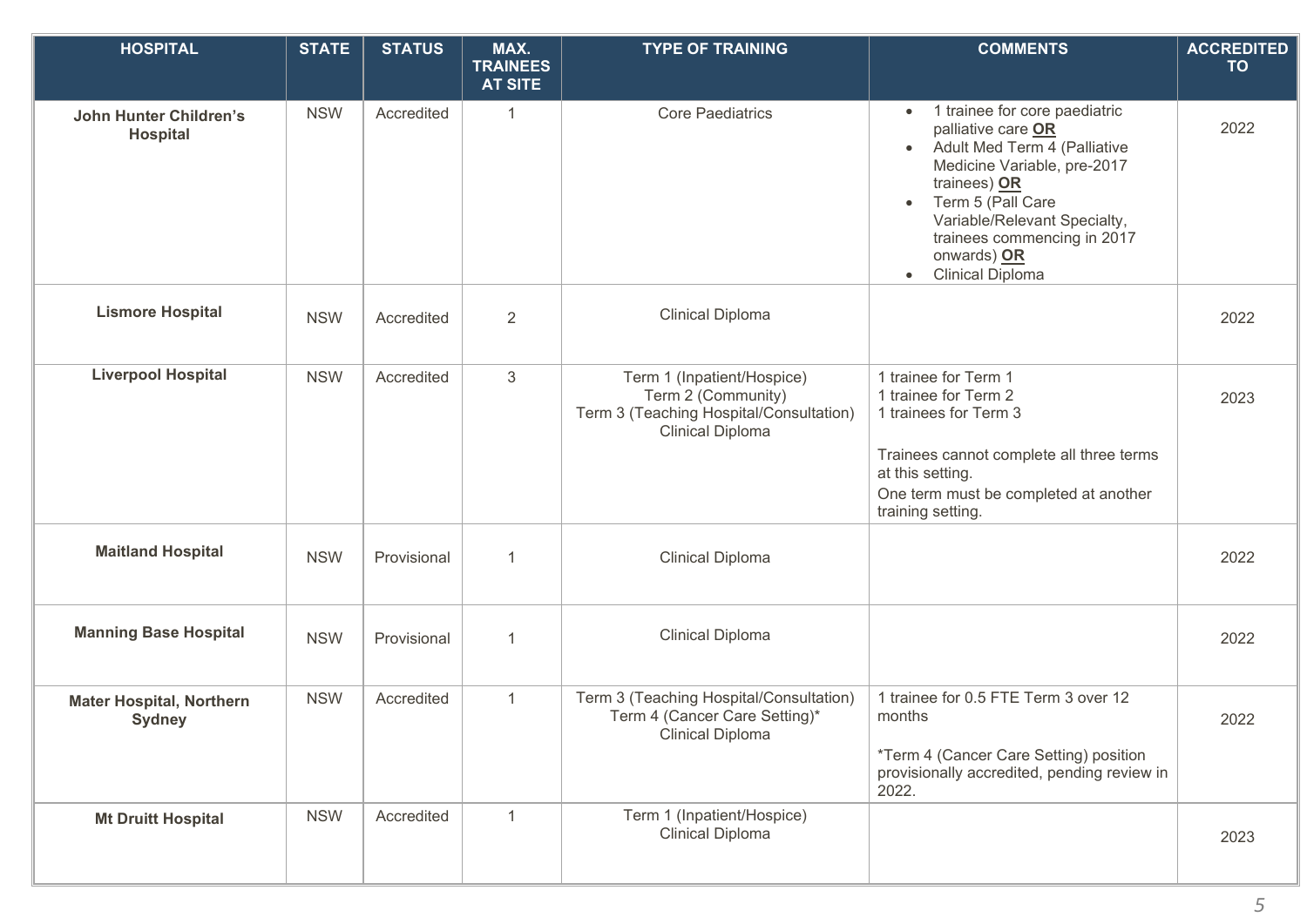| <b>HOSPITAL</b>                                                                          | <b>STATE</b> | <b>STATUS</b> | MAX.<br><b>TRAINEES</b><br><b>AT SITE</b> | <b>TYPE OF TRAINING</b>                                                                                                                                | <b>COMMENTS</b>                                                                                                                                                                                                                                                                                                             | <b>ACCREDITED</b><br><b>TO</b> |
|------------------------------------------------------------------------------------------|--------------|---------------|-------------------------------------------|--------------------------------------------------------------------------------------------------------------------------------------------------------|-----------------------------------------------------------------------------------------------------------------------------------------------------------------------------------------------------------------------------------------------------------------------------------------------------------------------------|--------------------------------|
| <b>Nepean Hospital</b><br>(Nepean Cancer Centre)                                         | <b>NSW</b>   | Accredited    | 4                                         | Term 1 (Inpatient/Hospice)<br>Term 2 (Community)<br>Term 3 (Teaching Hospital/Consultation)<br>Term 4 (Cancer Care Setting)<br><b>Clinical Diploma</b> | Trainees cannot complete all three terms<br>at this setting.<br>One term must be completed at another<br>training setting.                                                                                                                                                                                                  | 2022                           |
| <b>Prince of Wales Hospital</b>                                                          | <b>NSW</b>   | Accredited    | 3                                         | Term 2 (Community)<br>Term 3 (Teaching Hospital/Consultation)<br><b>Clinical Diploma</b>                                                               | 1 trainee for Term 2<br>1 trainee for Term 3<br>1 trainee mixed term 70% Term 2 / 30%<br>Term 3 split accreditation OR also<br>suitable for Term 4 (Pall Med Variable)                                                                                                                                                      | 2022                           |
| <b>Royal Prince Alfred Hospital</b>                                                      | <b>NSW</b>   | Conditional   | 3                                         | Term 2 (Community)<br>Term 3 (Teaching Hospital/Consultation)<br><b>Clinical Diploma</b>                                                               | 1 trainee for Term 2<br>2 trainees for Term 3                                                                                                                                                                                                                                                                               | 2022                           |
| <b>Royal North Shore Hospital</b>                                                        | <b>NSW</b>   | Accredited    | 3                                         | Term 3 (Teaching Hospital/Consultation)<br>Term 4 (Cancer Care Setting)*<br><b>Clinical Diploma</b>                                                    | *One Term 3 position is only suitable for<br>Term 4 depending on registrar<br>requirements.<br>Term 3 positions are also suitable for<br>Clinical Diploma Training.                                                                                                                                                         | 2024                           |
| <b>Sacred Heart Hospice</b><br>(St Vincent's Hospital)                                   | <b>NSW</b>   | Accredited    | 5                                         | Term 1 (Inpatient/Hospice)<br>Term 2 (Community)<br>Term 3 (Teaching Hospital/Consultation)<br><b>Clinical Diploma</b>                                 | 2 trainees for Term 1<br>1 trainee for Term 2<br>1 trainee for Term 3<br>1 trainee for Term 4 (Pall Med Variable) or<br>Term 5 (Pall Med Variable/Relevant<br>Specialty) or Term 6 (Non-core)<br>Trainees cannot complete all terms 1, 2<br>and at this setting. One term must be<br>completed at another training setting. | 2022                           |
| <b>Shoalhaven District Memorial</b><br><b>Hospital</b>                                   | <b>NSW</b>   | Provisional   | $\overline{1}$                            | <b>Clinical Diploma</b>                                                                                                                                |                                                                                                                                                                                                                                                                                                                             | 2022                           |
| <b>Silver Chain Community</b><br><b>Palliative Care Service Western</b><br><b>Sydney</b> | <b>NSW</b>   | Accredited    | 2                                         | <b>Clinical Diploma</b>                                                                                                                                |                                                                                                                                                                                                                                                                                                                             | 2023                           |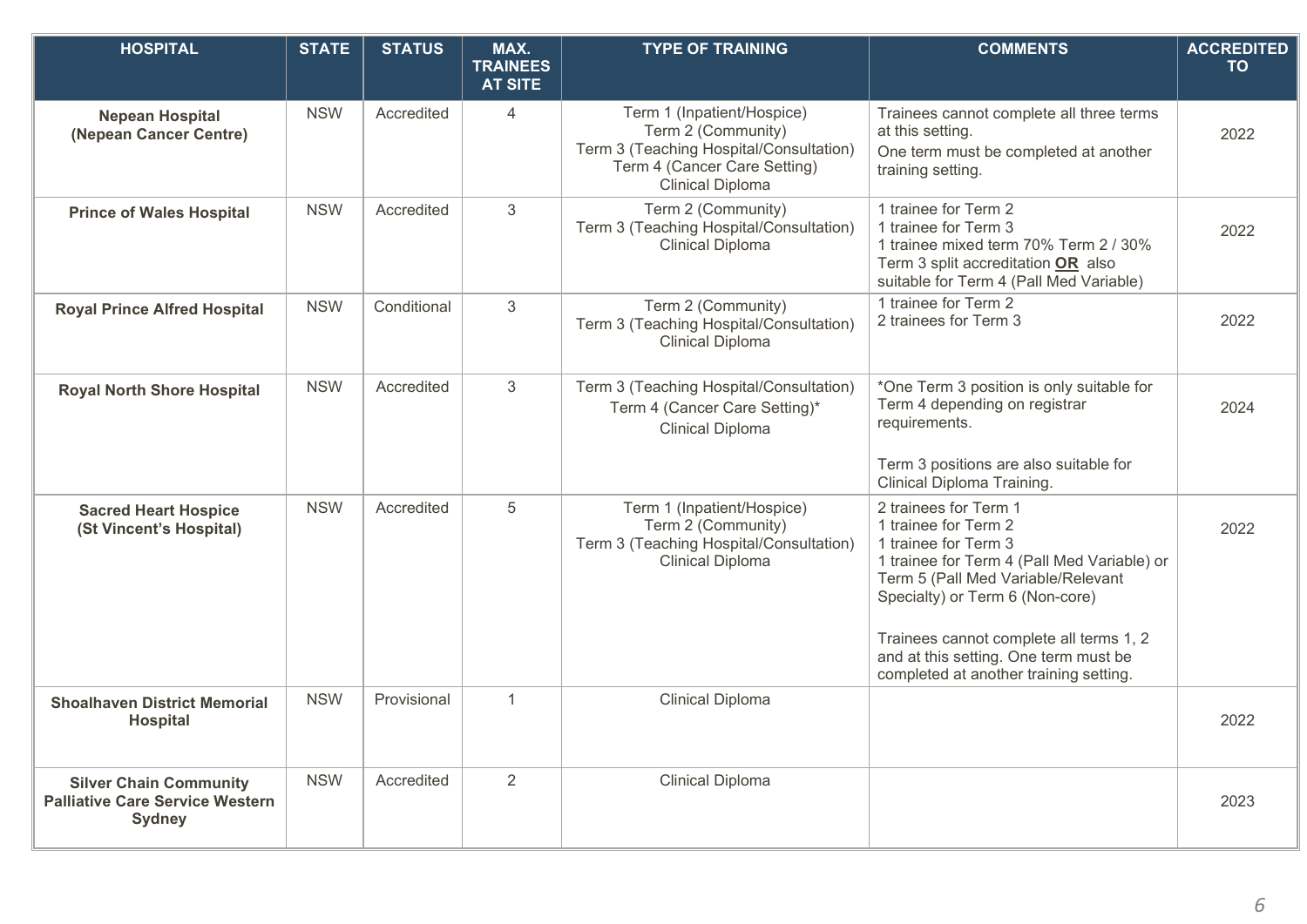| <b>HOSPITAL</b>                                                        | <b>STATE</b> | <b>STATUS</b> | MAX.<br><b>TRAINEES</b><br><b>AT SITE</b> | <b>TYPE OF TRAINING</b>                                            | <b>COMMENTS</b>                                                                                                                                                                                                                                                                                         | <b>ACCREDITED</b><br><b>TO</b> |
|------------------------------------------------------------------------|--------------|---------------|-------------------------------------------|--------------------------------------------------------------------|---------------------------------------------------------------------------------------------------------------------------------------------------------------------------------------------------------------------------------------------------------------------------------------------------------|--------------------------------|
| <b>St George Hospital</b>                                              | <b>NSW</b>   | Accredited    | $\mathbf{1}$                              | Term 3 (Teaching Hospital/Consultation)<br><b>Clinical Diploma</b> |                                                                                                                                                                                                                                                                                                         | 2022                           |
| <b>Sydney Children's Hospital</b>                                      | <b>NSW</b>   | Accredited    | $\mathbf{1}$                              | <b>Core Paediatrics</b>                                            | 1 trainee for core paediatric<br>palliative care OR<br>Adult Med Term 4 (Palliative<br>$\bullet$<br>Medicine Variable, pre-2017<br>trainees) OR<br>Term 5 (Pall Care<br>$\bullet$<br>Variable/Relevant Specialty,<br>trainees commencing in 2017<br>onwards) OR<br><b>Clinical Diploma</b><br>$\bullet$ | 2022                           |
| The Children's Hospital at<br>Westmead                                 | <b>NSW</b>   | Accredited    | $\overline{2}$                            | <b>Core Paediatrics</b>                                            | 1 trainee for core paediatric<br>palliative care OR<br>Adult Med Term 4 (Palliative<br>$\bullet$<br>Medicine Variable, pre-2017<br>trainees) OR<br>Term 5 (Pall Care<br>Variable/Relevant Specialty,<br>trainees commencing in 2017<br>onwards) OR<br><b>Clinical Diploma</b><br>$\bullet$              | 2022                           |
| <b>Tweed Hospital</b>                                                  | <b>NSW</b>   | Accredited    | $\mathbf{1}$                              | Clinical Diploma                                                   |                                                                                                                                                                                                                                                                                                         | 2022                           |
| <b>Wauchope District Memorial</b><br><b>Hospital</b>                   | <b>NSW</b>   | Provisional   | $\mathbf{1}$                              | Clinical Diploma                                                   |                                                                                                                                                                                                                                                                                                         | 2022                           |
| <b>Westmead Hospital (Crown</b><br><b>Princess Mary Cancer Centre)</b> | <b>NSW</b>   | Accredited    | $\mathbf{1}$                              | Term 3 (Teaching Hospital/Consultation)<br><b>Clinical Diploma</b> |                                                                                                                                                                                                                                                                                                         | 2022                           |
| <b>Northern Territory</b>                                              |              |               |                                           |                                                                    |                                                                                                                                                                                                                                                                                                         |                                |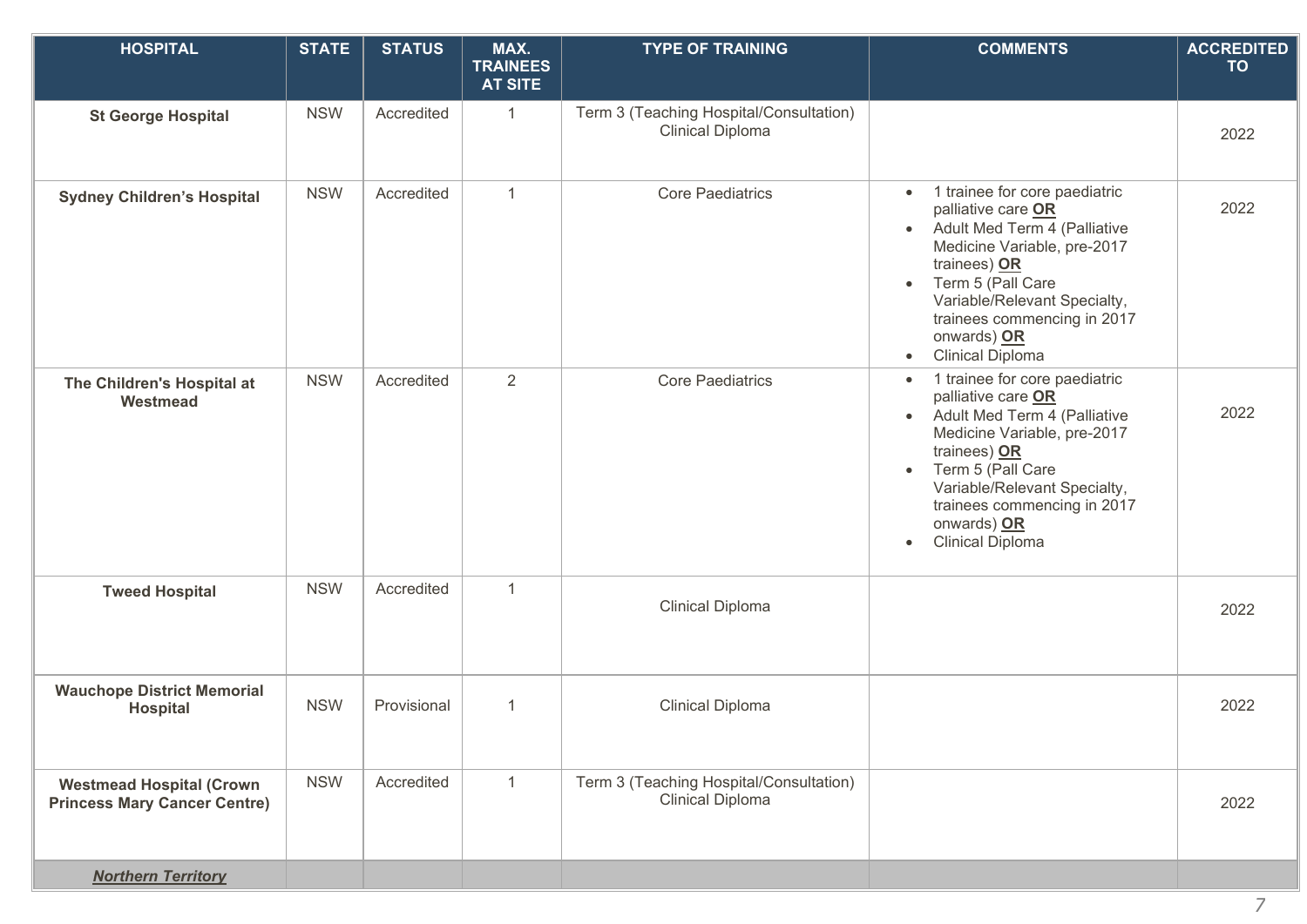| <b>HOSPITAL</b>                                             | <b>STATE</b> | <b>STATUS</b> | MAX.<br><b>TRAINEES</b><br><b>AT SITE</b> | <b>TYPE OF TRAINING</b>                                                                                                                                                         | <b>COMMENTS</b>                                                                                                                                                                                                                                | <b>ACCREDITED</b><br><b>TO</b> |
|-------------------------------------------------------------|--------------|---------------|-------------------------------------------|---------------------------------------------------------------------------------------------------------------------------------------------------------------------------------|------------------------------------------------------------------------------------------------------------------------------------------------------------------------------------------------------------------------------------------------|--------------------------------|
| <b>Alice Springs Hospital</b>                               | <b>NT</b>    | Accredited    | $\mathbf{1}$                              | <b>Clinical Diploma</b>                                                                                                                                                         |                                                                                                                                                                                                                                                | 2024                           |
|                                                             |              | Provisional*  |                                           | *Term 4 (Palliative Medicine Variable;<br>trainees commencing pre-2017) OR<br>*Term 5 (Palliative Medicine Variable or<br>Relevant Specialty; trainees commencing<br>post-2017) |                                                                                                                                                                                                                                                | 2022*                          |
| <b>Royal Darwin Hospital</b><br>(Territory Palliative Care) | <b>NT</b>    | Accredited    | 3                                         | Term 1 (Inpatient/Hospice)<br>Term 2 (Community)<br>Term 3 (Teaching Hospital/Consultation)<br>Clinical Diploma                                                                 | Trainees cannot complete all three terms<br>at this setting.<br>One term must be completed at another<br>training setting.                                                                                                                     | 2022                           |
| Te Ika-a-Māui / North Island NZ                             |              |               |                                           |                                                                                                                                                                                 |                                                                                                                                                                                                                                                |                                |
| <b>Arohanui Hospice</b>                                     | <b>NZ</b>    | Accredited    | 2                                         | Term 1 (Inpatient/Hospice)<br>Term 2 (Community)<br><b>Clinical Diploma</b>                                                                                                     | 1 trainee for Term 1<br>1 trainee for Term 2<br>These positions are also suitable for<br>Clinical Diploma training.<br>Trainees cannot complete all three terms<br>at this setting. One term must be<br>completed at another training setting. | 2026                           |
| <b>Palmerston North Hospital</b>                            | <b>NZ</b>    | Accredited    |                                           | Term 3 (Teaching Hospital/Consultation)                                                                                                                                         |                                                                                                                                                                                                                                                | 2022                           |
| <b>Auckland City Hospital</b>                               | NZ           | Accredited    | 3                                         | Term 3 (Teaching Hospital/Consultation)<br>Clinical Diploma                                                                                                                     |                                                                                                                                                                                                                                                | 2022                           |
| <b>Hospice West Auckland</b>                                | <b>NZ</b>    | Conditional   | 2                                         | Term 2 (Community)<br><b>Clinical Diploma</b>                                                                                                                                   |                                                                                                                                                                                                                                                | 2022                           |
| <b>Mary Potter Hospice</b>                                  | <b>NZ</b>    | Accredited    | 2                                         | Terms 1 (Inpatient/Hospice),<br>Term 2 (Community)<br>Clinical Diploma                                                                                                          |                                                                                                                                                                                                                                                | 2022                           |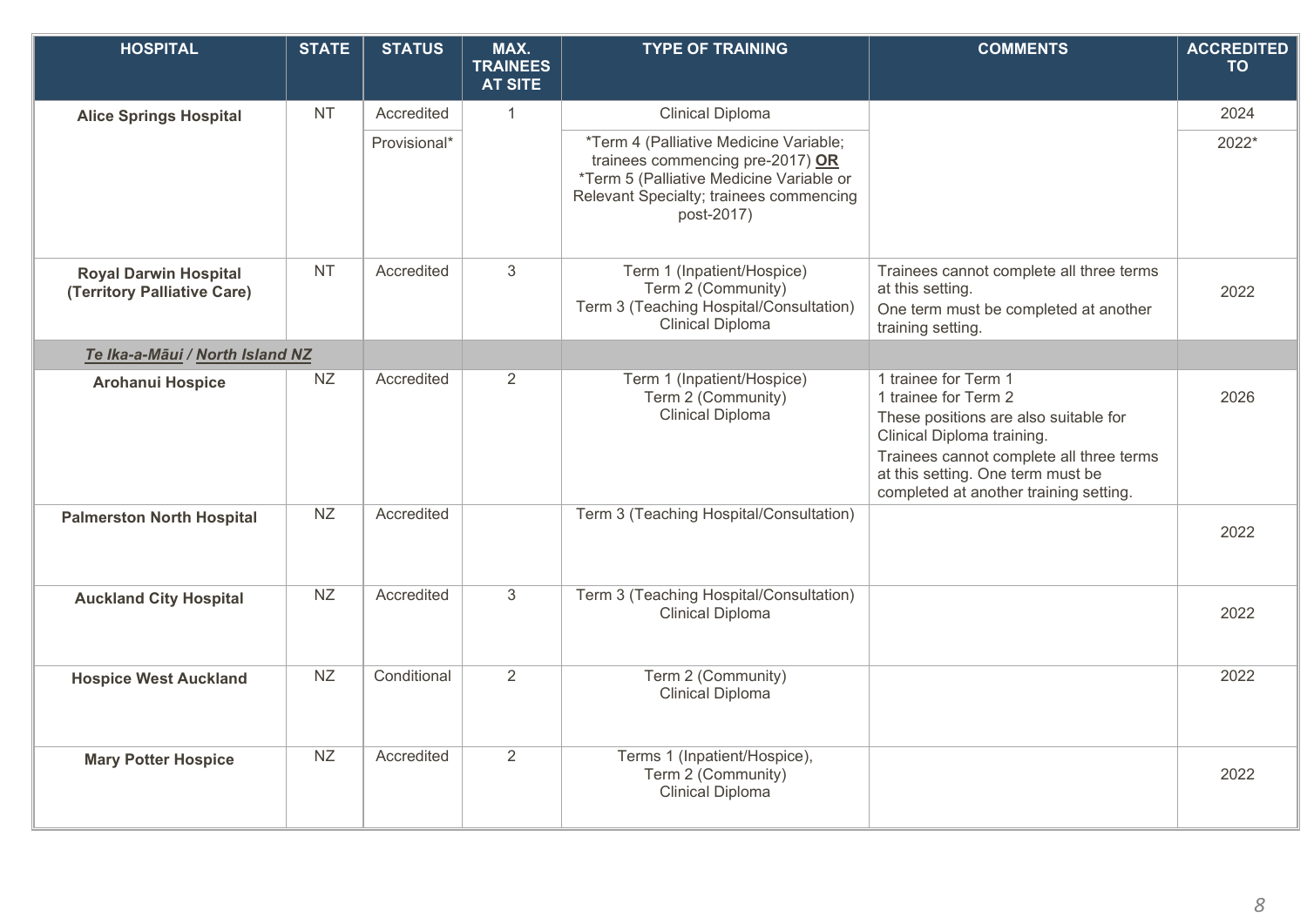| <b>HOSPITAL</b>                                           | <b>STATE</b> | <b>STATUS</b> | MAX.<br><b>TRAINEES</b><br><b>AT SITE</b> | <b>TYPE OF TRAINING</b>                                                              | <b>COMMENTS</b>                                                                                                                                                                                                                                 | <b>ACCREDITED</b><br><b>TO</b>                                       |
|-----------------------------------------------------------|--------------|---------------|-------------------------------------------|--------------------------------------------------------------------------------------|-------------------------------------------------------------------------------------------------------------------------------------------------------------------------------------------------------------------------------------------------|----------------------------------------------------------------------|
| <b>Mercy Hospice Auckland</b>                             | <b>NZ</b>    | Accredited    | 2                                         | Term 1 (Inpatient/Hospice)<br>Term 2 (Community)<br><b>Clinical Diploma</b>          | 1 trainee for Term 1<br>1 trainee for Term 2<br>These positions are also suitable for<br>Clinical Diploma training. Up to two<br>positions for the Clinical Diploma if there<br>are no Advanced Trainees.                                       | 2024                                                                 |
| <b>Middlemore Hospital</b>                                | <b>NZ</b>    | Accredited    | 2                                         | Term 3 (Teaching Hospital/Consultation)<br><b>Clinical Diploma</b>                   |                                                                                                                                                                                                                                                 | 2022                                                                 |
| <b>North Haven Hospice</b>                                | NZ           | Provisional   | $\mathbf{1}$                              | Term 4 (Palliative Medicine Variable)<br><b>Clinical Diploma</b>                     |                                                                                                                                                                                                                                                 | 2022 (0.9 FTI<br>supervisior<br>should no<br>longer be<br>accredited |
| <b>North Shore Hospice</b>                                | NZ           | Accredited    | $\overline{2}$                            | Terms 1 (Inpatient/Hospice)<br>Term 2 (Community Setting)<br><b>Clinical Diploma</b> | Maximum 1 trainee for Term 1<br>Maximum 1 trainee for Term 2<br>These positions are also suitable for<br>Clinical Diploma training.                                                                                                             | 2025                                                                 |
| <b>North Shore Hospital/</b><br><b>Waitakere Hospital</b> | NZ           | Accredited    | $\mathbf{1}$                              | Term 3 (Teaching Hospital/Consultation)<br><b>Clinical Diploma</b>                   | 1 trainee in either the Term 3 or the<br>Clinical Diploma position.                                                                                                                                                                             | 2025                                                                 |
| <b>Starship Children's Hospital</b>                       | <b>NZ</b>    | Accredited    | $\mathbf{1}$                              | Core paediatrics                                                                     | Core paediatric palliative care OR<br>Adult Med Term 4 (Palliative<br>Medicine Variable, pre-2017<br>trainees) OR<br>Term 5 (Pall Care<br>Variable/Relevant Specialty,<br>trainees commencing in 2017<br>onwards) OR<br><b>Clinical Diploma</b> | 2022                                                                 |
| <b>Te Omanga Hospice</b>                                  | NZ           | Accredited    | $\mathbb{Z}$                              | Term 1 (Inpatient/Hospice)<br>Term 2 (Community)<br><b>Clinical Diploma</b>          |                                                                                                                                                                                                                                                 | 2022                                                                 |
| <b>Totara Hospice South Auckland</b>                      | NZ           | Accredited    | 2                                         | Term 1 (Inpatient/Hospice)<br>Term 2 (Community)<br><b>Clinical Diploma</b>          |                                                                                                                                                                                                                                                 | 2022                                                                 |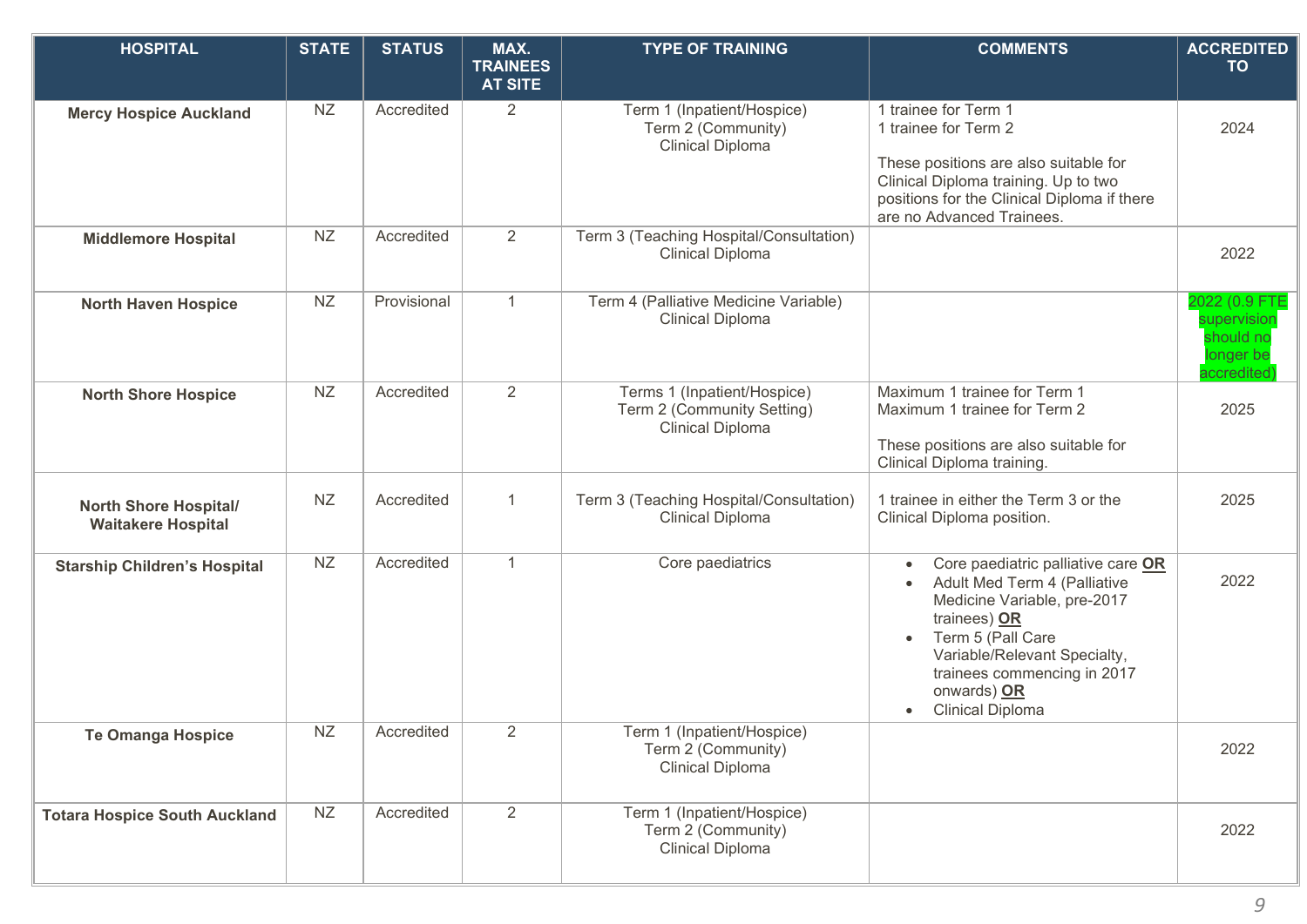| <b>HOSPITAL</b>                                               | <b>STATE</b> | <b>STATUS</b> | MAX.<br><b>TRAINEES</b> | <b>TYPE OF TRAINING</b>                                                                                                | <b>COMMENTS</b>                                                                                                                                                       | <b>ACCREDITED</b><br><b>TO</b> |
|---------------------------------------------------------------|--------------|---------------|-------------------------|------------------------------------------------------------------------------------------------------------------------|-----------------------------------------------------------------------------------------------------------------------------------------------------------------------|--------------------------------|
|                                                               |              |               | <b>AT SITE</b>          |                                                                                                                        |                                                                                                                                                                       |                                |
| <b>Waikato DHB</b><br>(Waikato Hospital & Hospice<br>Waikato) | <b>NZ</b>    | Conditional   | $\overline{4}$          | Term 1 (Inpatient/Hospice)<br>Term 2 (Community)<br>Term 3 (Teaching Hospital/Consultation)<br><b>Clinical Diploma</b> | Maximum 1 trainee for Term 1<br>Maximum 2 trainees for Term 2<br>Maximum 2 trainees for Term 3<br>These positions are also suitable for<br>Clinical Diploma training. | 2022                           |
|                                                               |              |               |                         |                                                                                                                        | Trainees cannot complete all three terms<br>at this setting.<br>One term must be completed at another<br>training setting.                                            |                                |
| <b>Waipuna Hospice</b>                                        | <b>NZ</b>    | Accredited    | 2                       | Term 1 (Inpatient/Hospice)<br>Term 2 (Community)<br>Clinical Diploma                                                   |                                                                                                                                                                       | 2022                           |
| Waipuna Hospice/Tauranga<br><b>Hospital</b>                   | <b>NZ</b>    | Provisional   | 1                       | Clinical Diploma                                                                                                       | Split term between the two training sites                                                                                                                             | 2022                           |
| <b>Wellington Hospital</b>                                    | NZ           | Accredited    | 2                       | Term 3 (Teaching Hospital/Consultation)<br><b>Clinical Diploma</b>                                                     |                                                                                                                                                                       | 2022                           |
| Te Waipounamu / South Island NZ                               |              |               |                         |                                                                                                                        |                                                                                                                                                                       |                                |
| <b>Christchurch Hospital</b>                                  | NZ           | Accredited    | 2                       | Term 3 (Teaching Hospital/Consultation)<br><b>Clinical Diploma</b>                                                     |                                                                                                                                                                       | 2025                           |
| <b>Nurse Maude Hospice</b>                                    | NZ           | Accredited    | $\mathbf{1}$            | *Term 1 (Inpatient/Hospice) / *Term 2<br>(Community)<br><b>Clinical Diploma</b>                                        | *1 position in a split Term 1<br>(Inpatient/Hospice) 0.5 FTE / Term 2<br>(Community) 0.5 FTE                                                                          | 2025                           |
| <b>Hospice Southland</b>                                      | NZ           | Accredited    | $\mathbf{1}$            | <b>Clinical Diploma</b>                                                                                                |                                                                                                                                                                       | 2023                           |
| <b>Queensland</b>                                             |              |               |                         |                                                                                                                        |                                                                                                                                                                       |                                |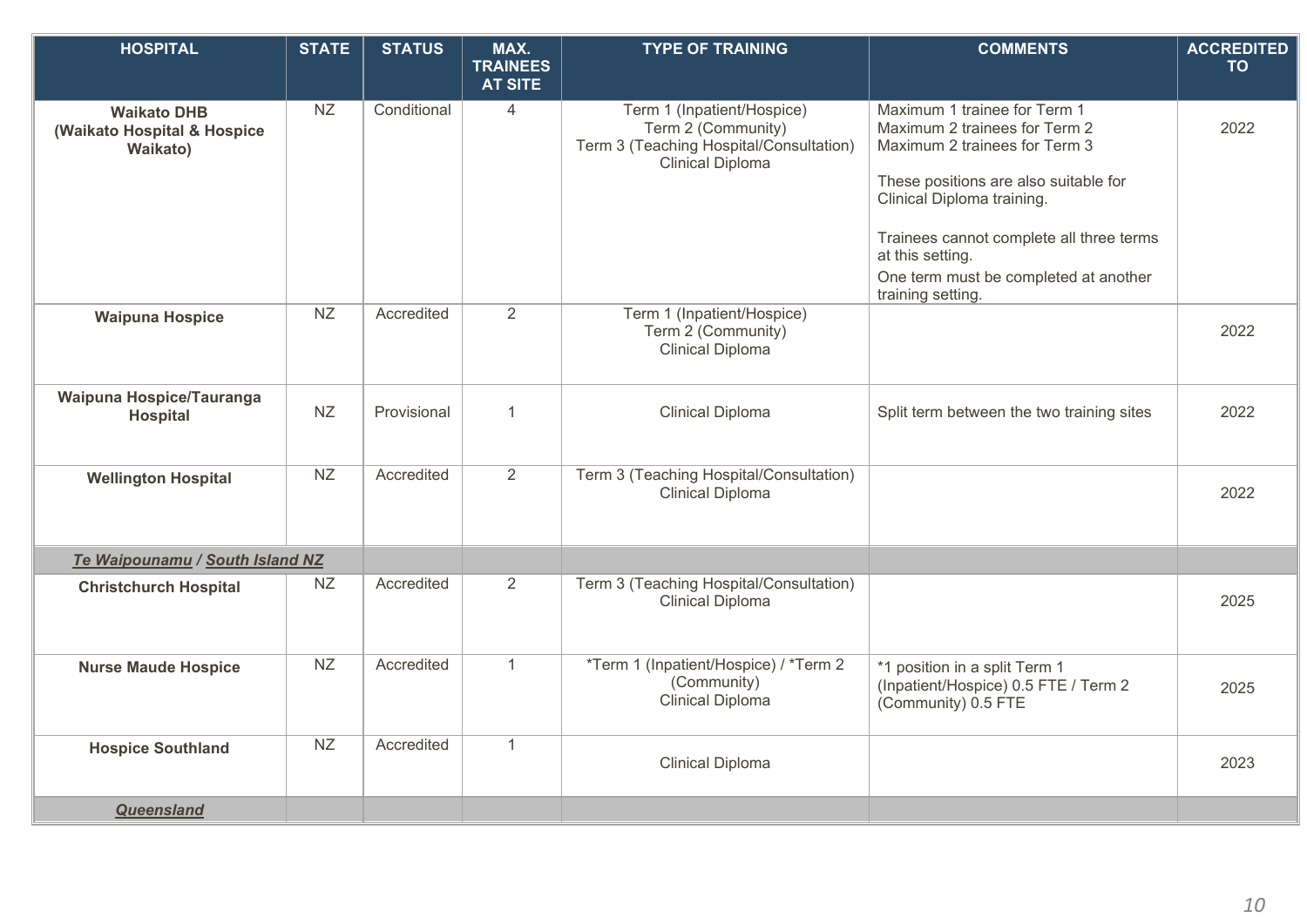| <b>HOSPITAL</b>                                                                                  | <b>STATE</b> | <b>STATUS</b> | MAX.<br><b>TRAINEES</b><br><b>AT SITE</b> | <b>TYPE OF TRAINING</b>                                                                                                                                | <b>COMMENTS</b>                                                                                                                                                                                                                                                                                          | <b>ACCREDITED</b><br><b>TO</b> |
|--------------------------------------------------------------------------------------------------|--------------|---------------|-------------------------------------------|--------------------------------------------------------------------------------------------------------------------------------------------------------|----------------------------------------------------------------------------------------------------------------------------------------------------------------------------------------------------------------------------------------------------------------------------------------------------------|--------------------------------|
| <b>Caboolture Private Hospital</b>                                                               | <b>QLD</b>   | Accredited    | $\mathbf{1}$                              | <b>Clinical Diploma</b>                                                                                                                                |                                                                                                                                                                                                                                                                                                          | 2024                           |
| <b>Cairns Hospital</b>                                                                           | <b>QLD</b>   | Accredited    | $\ensuremath{\mathsf{3}}$                 | Term 1 (Inpatient/Hospice)<br>Term 2 (Community)<br>Term 3 (Teaching Hospital/Consultation)<br>Term 4 (Cancer Care Setting)<br><b>Clinical Diploma</b> | 1 trainee for Term 1<br>1 trainee for Term 2<br>1 trainee for Term 3<br>1 trainee for Term 4<br>Term 1, 2 and 3 positions are also<br>suitable for Clinical Diploma training.<br>Trainees cannot complete all three terms<br>at this setting. One term must be<br>completed at another training setting. | 2022                           |
| <b>Gold Coast Health Service</b><br>(Robina Hospital & Gold Coast<br><b>University Hospital)</b> | <b>QLD</b>   | Accredited    | 6                                         | Term 1 (Inpatient/Hospice)<br>Term 2 (Community)<br>Term 3 (Teaching Hospital/Consultation)<br><b>Clinical Diploma</b>                                 | <b>Robina Hospital</b><br>Term 1 (Inpatient/Hospice)<br>$\bullet$<br>Term 3 (Teaching/Consultation)<br><b>Gold Coast University Hospital</b><br>Term 1 (Inpatient/Hospice)<br>$\bullet$<br>Term 3 (Teaching/Consultation)<br>$\bullet$<br><b>Gold Coast Health Service District</b>                      | 2023                           |
|                                                                                                  |              | Provisional*  |                                           | Term 2 (Community)*                                                                                                                                    | 2 trainees for Term 2<br>$\bullet$<br>(Community)*<br>Trainees cannot complete all three terms<br>at this setting. One term must be<br>completed at another training setting.                                                                                                                            |                                |
| <b>Ipswich Hospital</b>                                                                          | <b>QLD</b>   | Accredited    | 2                                         | Term 1 (Inpatient/Hospice)<br>Clinical Diploma                                                                                                         | 1 trainee for Term 1<br>1 trainee for Clinical Diploma training                                                                                                                                                                                                                                          | 2025                           |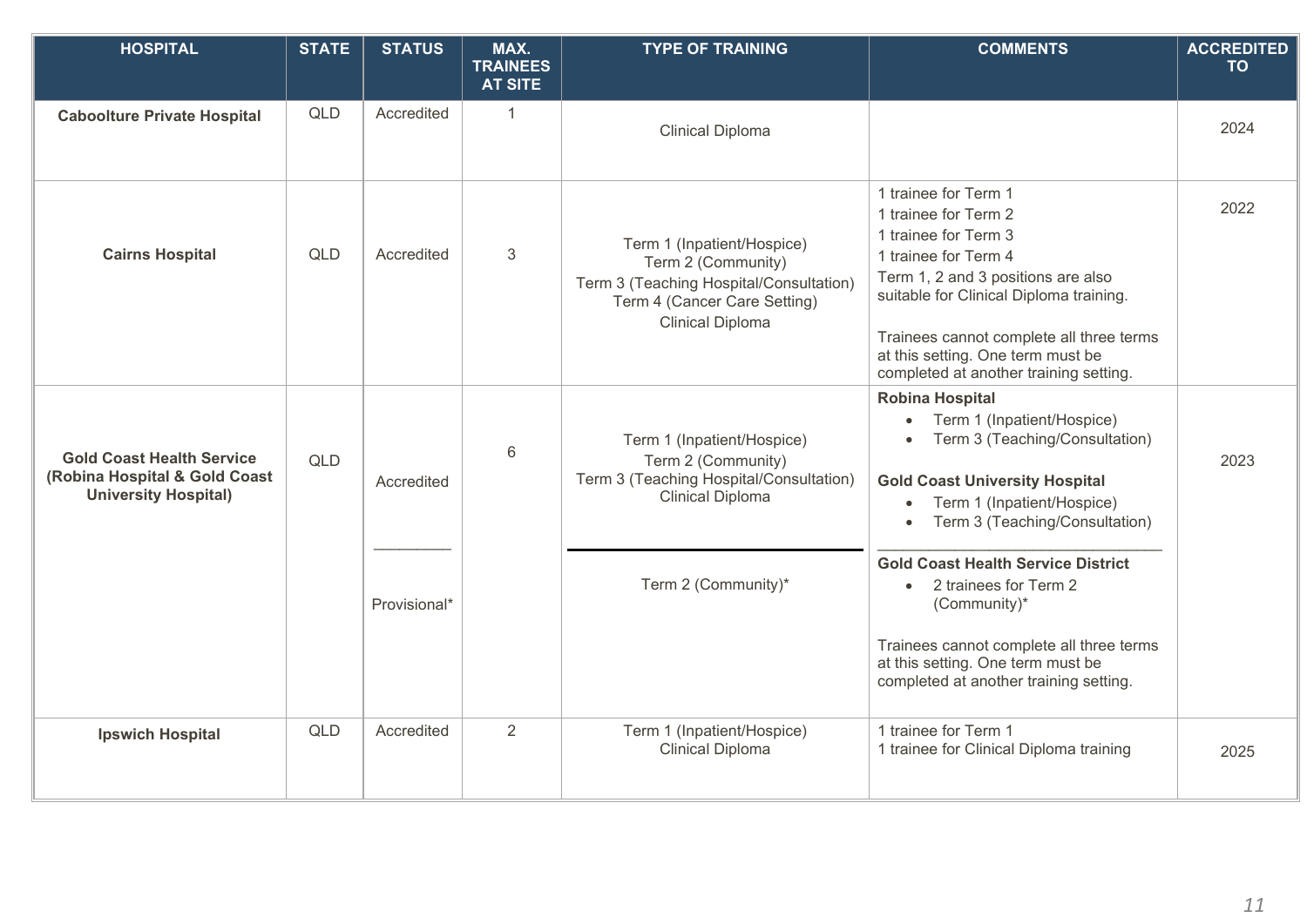| <b>HOSPITAL</b>                                                                                                                          | <b>STATE</b> | <b>STATUS</b> | MAX.<br><b>TRAINEES</b> | <b>TYPE OF TRAINING</b>                                                                                                          | <b>COMMENTS</b>                                                                                                                                                                                                      | <b>ACCREDITED</b><br><b>TO</b> |
|------------------------------------------------------------------------------------------------------------------------------------------|--------------|---------------|-------------------------|----------------------------------------------------------------------------------------------------------------------------------|----------------------------------------------------------------------------------------------------------------------------------------------------------------------------------------------------------------------|--------------------------------|
|                                                                                                                                          |              |               | <b>AT SITE</b>          |                                                                                                                                  |                                                                                                                                                                                                                      |                                |
| <b>Mater Health Services Brisbane</b><br>(Mater Adult Hospital, Mater<br><b>Private Hospital &amp; Mater</b><br><b>Mothers Hospital)</b> | QLD          | Accredited    | $6*$                    | Term 1 (Inpatient/Hospice)<br>Term 3 (Teaching Hospital/Consultation)<br>Term 4 (Cancer Care Setting)<br><b>Clinical Diploma</b> | Maximum 2 trainees Terms 1<br>Maximum 2 trainees Terms 3<br>Maximum 2 trainees Terms 4                                                                                                                               | 2025                           |
|                                                                                                                                          |              |               |                         |                                                                                                                                  | Term 1 and Term 3 positions are also<br>suitable for Clinical Diploma training.                                                                                                                                      |                                |
|                                                                                                                                          |              |               |                         |                                                                                                                                  | *can only have the maximum of 6 trainees<br>when specific training configuration is<br>applied.                                                                                                                      |                                |
| <b>Metro South Palliative Care</b><br><b>Service</b><br>(previously Brisbane South<br><b>Palliative Care Service)</b>                    | QLD          | Accredited    | 9                       | Term 1 (Inpatient/Hospice)<br>Term 2 (Community)<br>Term 3 (Teaching Hospital/Consultation)<br><b>Clinical Diploma</b>           | <b>Term 1 positions</b><br>1 trainee at Canossa Private Hospital<br>1 trainee at Logan Hospital<br>1 trainee at QEII<br>1 trainee at Redland Hospital and<br>Wynnum Health Service                                   | 2022                           |
|                                                                                                                                          |              |               |                         |                                                                                                                                  | <b>Term 2 positions</b><br>1 trainee at Corinda Community Palliative<br>Care<br>1 trainee at Logan-Beaudesert<br><b>Community Palliative Care</b><br>1 trainee at Redland-Wynnum Community<br><b>Palliative Care</b> |                                |
|                                                                                                                                          |              |               |                         |                                                                                                                                  | <b>Term 3 positions</b><br>2 trainees at Princess Alexandra Hospital                                                                                                                                                 |                                |
|                                                                                                                                          |              |               |                         |                                                                                                                                  | Trainees cannot complete all three terms<br>at this setting.<br>One term must be completed at another                                                                                                                |                                |
|                                                                                                                                          |              |               |                         |                                                                                                                                  | training setting.                                                                                                                                                                                                    |                                |
| <b>North Lakes Health Precinct</b>                                                                                                       | QLD          | Accredited    | $\overline{2}$          | Term 2 (Community)<br>Clinical Diploma                                                                                           |                                                                                                                                                                                                                      | 2025                           |
| <b>Prince Charles Hospital</b>                                                                                                           | <b>QLD</b>   | Accredited    | $\mathfrak{S}$          | Term 1 (Inpatient/Hospice)<br>Term 3 (Teaching Hospital/Consultation)<br><b>Clinical Diploma</b>                                 | 1 trainee for Term 1<br>1 trainee for Term 3                                                                                                                                                                         | 2026                           |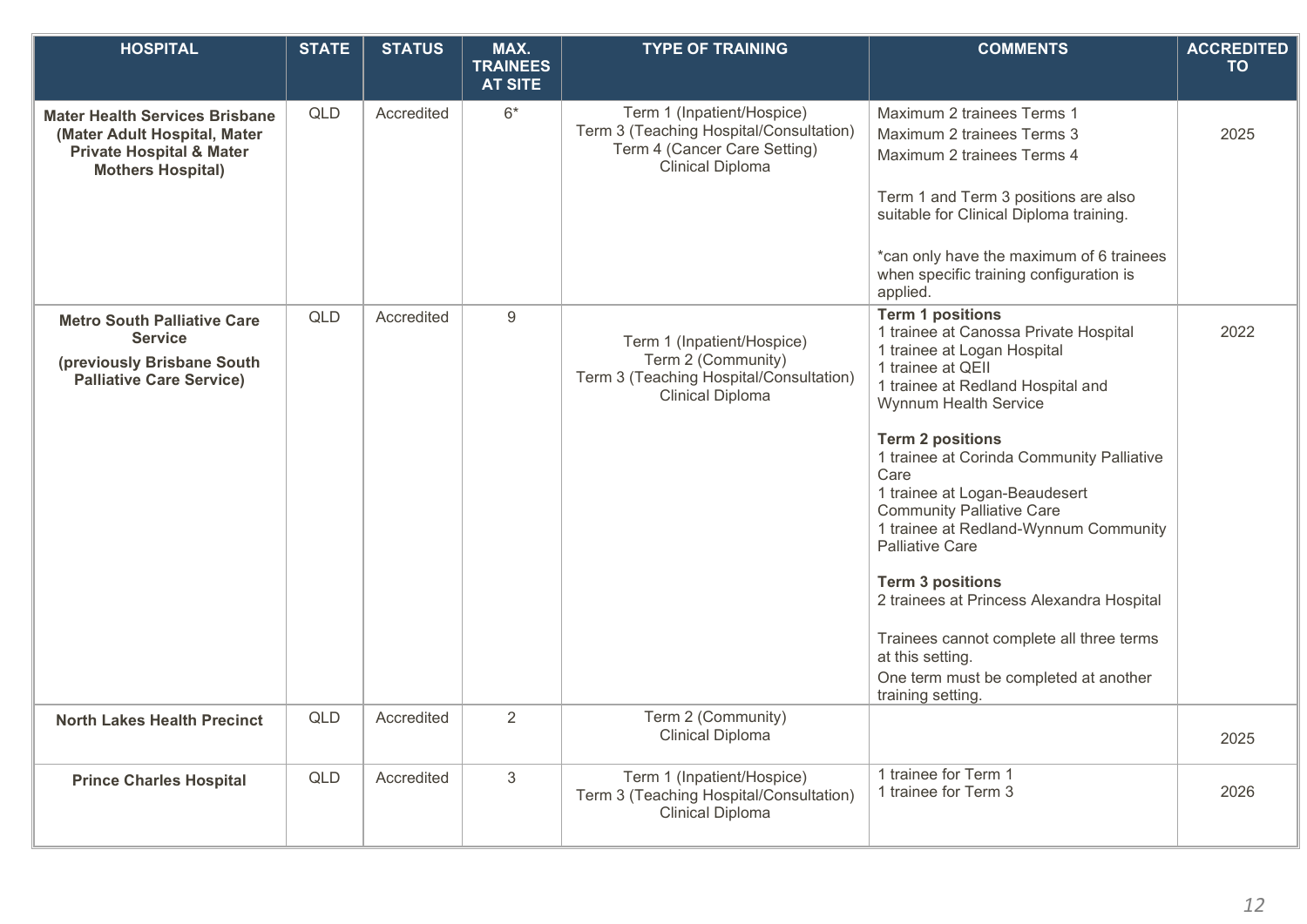| <b>HOSPITAL</b>                                                                                                                                   | <b>STATE</b> | <b>STATUS</b> | MAX.<br><b>TRAINEES</b><br><b>AT SITE</b> | <b>TYPE OF TRAINING</b>                                                                                                          | <b>COMMENTS</b>                                                                                                                                                                                 | <b>ACCREDITED</b><br><b>TO</b> |
|---------------------------------------------------------------------------------------------------------------------------------------------------|--------------|---------------|-------------------------------------------|----------------------------------------------------------------------------------------------------------------------------------|-------------------------------------------------------------------------------------------------------------------------------------------------------------------------------------------------|--------------------------------|
| <b>Queensland Children's Hospital</b>                                                                                                             | <b>QLD</b>   | Accredited    | 2                                         | <b>Core Paediatrics</b><br><b>Clinical Diploma</b>                                                                               |                                                                                                                                                                                                 | 2025                           |
| <b>Redcliffe Hospital</b>                                                                                                                         | <b>QLD</b>   | Provisional   | 3                                         | Term 1 (Inpatient/Hospice)<br>Term 3 (Teaching Hospital/Consultation)<br>Term 4 (Cancer Care Setting)<br><b>Clinical Diploma</b> | Only Term 1 and Term 3 positions are<br>suitable for Clinical Diploma training.                                                                                                                 | 2022                           |
| <b>Rockhampton Hospital</b>                                                                                                                       | <b>QLD</b>   | Provisional   | $\mathbf{1}$                              | <b>Clinical Diploma</b>                                                                                                          |                                                                                                                                                                                                 | 2022                           |
| <b>Royal Brisbane &amp; Women's</b><br><b>Hospital</b>                                                                                            | <b>QLD</b>   | Accredited    | 3                                         | Term 3 (Teaching Hospital/Consultation)<br>Term 4 (Cancer Care Setting)<br>Clinical Diploma*                                     | 2 trainees for Term 3<br>1 trainee for Term 4<br>*Term 3 positions are also suitable for<br>Clinical Diploma training.                                                                          | 2025                           |
| <b>St Vincent's Brisbane</b>                                                                                                                      | QLD          | Accredited    | 6                                         | Term 1 (Inpatient/Hospice)<br>Term 2 (Community)<br>Term 3 (Teaching Hospital/Consultation)<br><b>Clinical Diploma</b>           | 3 trainees for Term 1<br>2 trainee for Term 2<br>1 trainee for Term 3<br>Trainees cannot complete terms 1, 2 & 3<br>at this setting. One term must be<br>completed at another training setting. | 2023                           |
| <b>Sunshine Coast Specialist</b><br><b>Palliative Care Service</b><br><b>(Sunshine Coast University)</b><br><b>Hospital &amp; Nambour General</b> | QLD          | Accredited    | $\overline{4}$                            | Term 1 (Inpatient/Hospice)<br>Term 2 (Community)<br>Term 3 (Teaching Hospital/Consultation)<br>Clinical Diploma                  | Trainees cannot complete terms 1, 2 & 3<br>at this setting. One term must be<br>completed at another training setting.                                                                          | 2024                           |
| Hospital)                                                                                                                                         |              | Provisional*  |                                           | Term 4 Cancer Care Setting*                                                                                                      | Only Terms 1, 2 and 3 positions are<br>suitable for Clinical Diploma training.                                                                                                                  | 2022                           |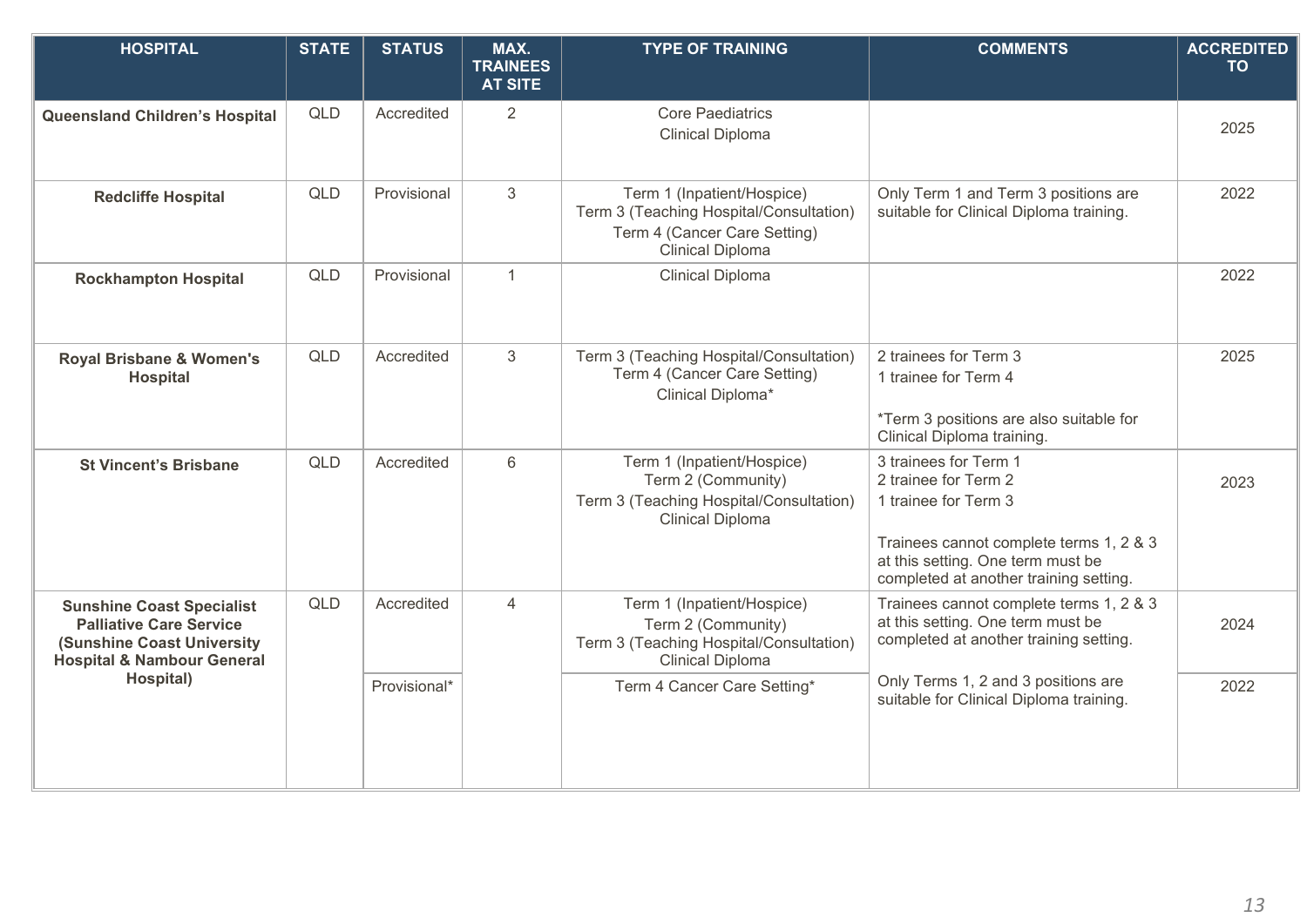| <b>HOSPITAL</b>                                                                                                               | <b>STATE</b> | <b>STATUS</b> | MAX.<br><b>TRAINEES</b><br><b>AT SITE</b> | <b>TYPE OF TRAINING</b>                                                                                                | <b>COMMENTS</b>                                                                                                                                                                                                                                                                                                                                                                                                                                  | <b>ACCREDITED</b><br><b>TO</b> |
|-------------------------------------------------------------------------------------------------------------------------------|--------------|---------------|-------------------------------------------|------------------------------------------------------------------------------------------------------------------------|--------------------------------------------------------------------------------------------------------------------------------------------------------------------------------------------------------------------------------------------------------------------------------------------------------------------------------------------------------------------------------------------------------------------------------------------------|--------------------------------|
| <b>Townsville Hospital</b>                                                                                                    | QLD          | Accredited    | 4                                         | Term 1 (Inpatient/Hospice)<br>Term 2 (Community)<br>Term 3 (Teaching Hospital/Consultation)<br><b>Clinical Diploma</b> | 1 trainee for Term 1<br>2 trainees for Term 2<br>1 trainee for Term 3<br>Terms 1, 2 and 3 are suitable for Clinical<br>Diploma training.                                                                                                                                                                                                                                                                                                         | 2022                           |
| <b>Wesley Hospital</b>                                                                                                        | QLD          | Accredited    | $\overline{2}$                            | Term 1 (Inpatient/Hospice)<br>Term 3 (Teaching Hospital/Consultation)<br><b>Clinical Diploma</b>                       |                                                                                                                                                                                                                                                                                                                                                                                                                                                  | 2022                           |
| <b>South Australia</b>                                                                                                        |              |               |                                           |                                                                                                                        |                                                                                                                                                                                                                                                                                                                                                                                                                                                  |                                |
| <b>Central Adelaide Palliative Care</b><br><b>Service</b><br>(Royal Adelaide Hospital and<br><b>Queen Elizabeth Hospital)</b> | <b>SA</b>    | Accredited    | $6\,$                                     | Term 1 (Inpatient/Hospice)<br>Term 2 (Community)<br>Term 3 (Teaching Hospital/Consultation)<br><b>Clinical Diploma</b> | <b>Term 1 positions</b><br>1 trainee at Queen Elizabeth Hospital<br><b>Term 2 positions</b><br>2 trainees at Queen Elizabeth Hospital<br><b>Term 3 positions</b><br>2 trainees at Royal Adelaide Hospital*<br>1 trainee at Queen Elizabeth Hospital<br>Trainees cannot complete all three terms<br>at this setting.<br>One term must be completed at another<br>training setting.<br>*One position conditional accredited<br>pending site visit. | 2022                           |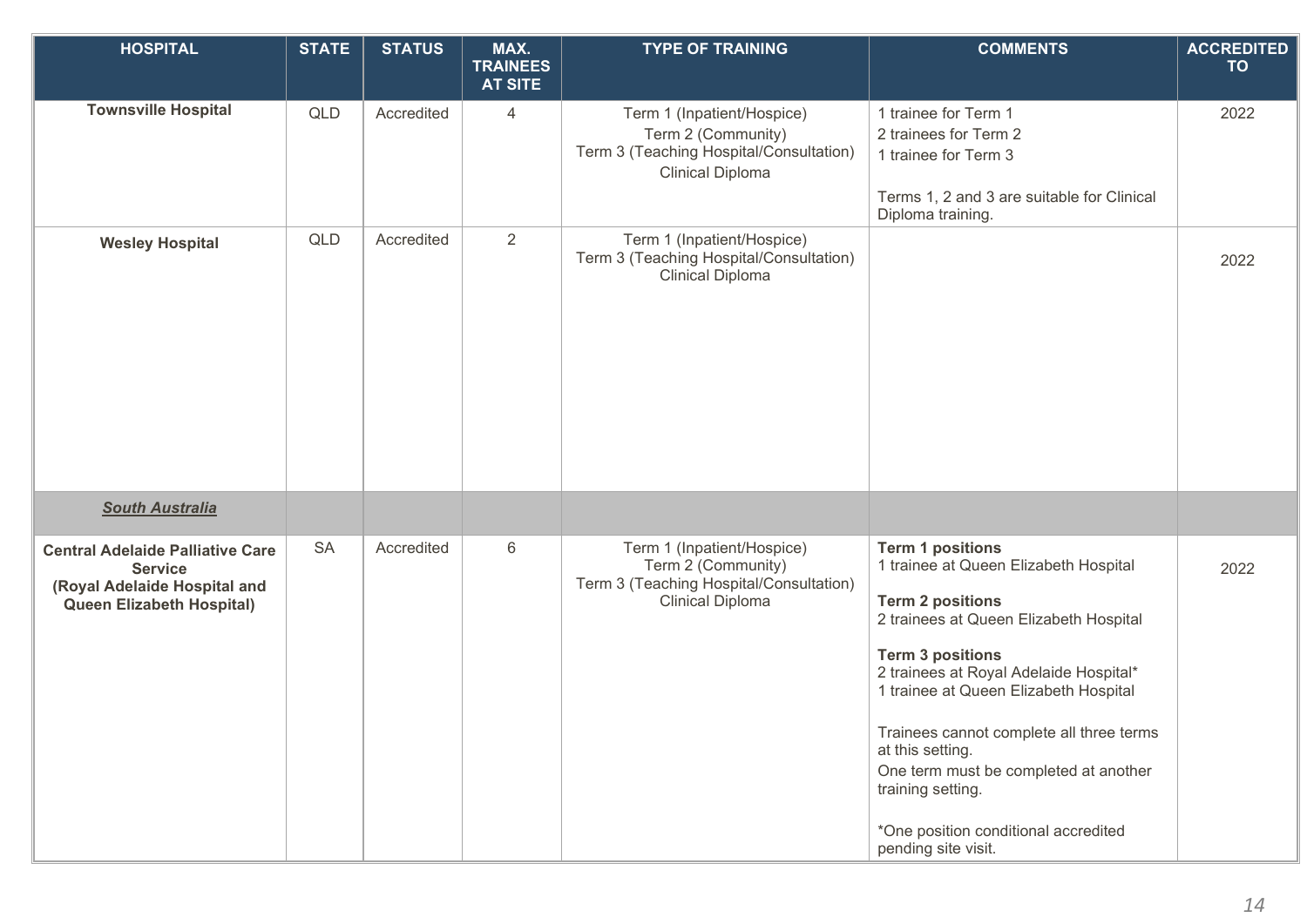| <b>HOSPITAL</b>                                                                                                    | <b>STATE</b> | <b>STATUS</b> | MAX.<br><b>TRAINEES</b> | <b>TYPE OF TRAINING</b>                                                                                                                                         | <b>COMMENTS</b>                                                                                                                                                                                                                                                                                                                                                                                                          | <b>ACCREDITED</b><br><b>TO</b> |
|--------------------------------------------------------------------------------------------------------------------|--------------|---------------|-------------------------|-----------------------------------------------------------------------------------------------------------------------------------------------------------------|--------------------------------------------------------------------------------------------------------------------------------------------------------------------------------------------------------------------------------------------------------------------------------------------------------------------------------------------------------------------------------------------------------------------------|--------------------------------|
|                                                                                                                    |              |               | <b>AT SITE</b>          |                                                                                                                                                                 |                                                                                                                                                                                                                                                                                                                                                                                                                          |                                |
| <b>Northern Adelaide Palliative</b><br><b>Care Service</b><br>(Lyell McEwin Hospital &<br><b>Modbury Hospital)</b> | <b>SA</b>    | Accredited    | 5                       | Term 1 (Inpatient/Hospice)<br>Term 2 (Community)<br>Term 3 (Teaching Hospital/Consultation)<br>Term 4 (Palliative Medicine Variable)<br><b>Clinical Diploma</b> | <b>Term 1 position</b><br>1 trainee at Modbury Hospital<br><b>Term 2 positions</b><br>2 positions across both sites<br><b>Term 3 position</b><br>1 trainee at Lyell McEwin<br><b>Term 4 position</b><br>1 trainee working across both sites in<br>community position and relieving role for<br>other registrars<br>Trainees cannot complete all three terms<br>at this setting.<br>One term must be completed at another | 2022                           |
| <b>Southern Adelaide Palliative</b><br><b>Service</b>                                                              | <b>SA</b>    | Accredited    | 4                       | Term 1 (Inpatient/Hospice)<br>Term 2 (Community)<br>Term 3 (Teaching Hospital/Consultation)<br>Term 4 (Cancer Care Setting)<br>Clinical Diploma                 | training setting.<br>Only one trainee in each position<br>Terms 1, 2 and 3 are suitable for Clinical<br>Diploma training<br>Trainees cannot complete all three terms<br>at this setting.<br>One term must be completed at another<br>training setting.                                                                                                                                                                   | 2022                           |
| <b>Women's and Children's</b><br><b>Hospital</b>                                                                   | <b>SA</b>    | Provisional   | 1                       | <b>Core Paediatrics</b><br><b>Clinical Diploma</b>                                                                                                              | Maximum of 12 months in the Core<br>Paediatrics position.                                                                                                                                                                                                                                                                                                                                                                | 2022                           |
| <b>Tasmania</b>                                                                                                    |              |               |                         |                                                                                                                                                                 |                                                                                                                                                                                                                                                                                                                                                                                                                          |                                |
| <b>Calvary St Luke's Hospital</b>                                                                                  | <b>TAS</b>   | Accredited    | 1                       | <b>Clinical Diploma</b>                                                                                                                                         |                                                                                                                                                                                                                                                                                                                                                                                                                          | 2026                           |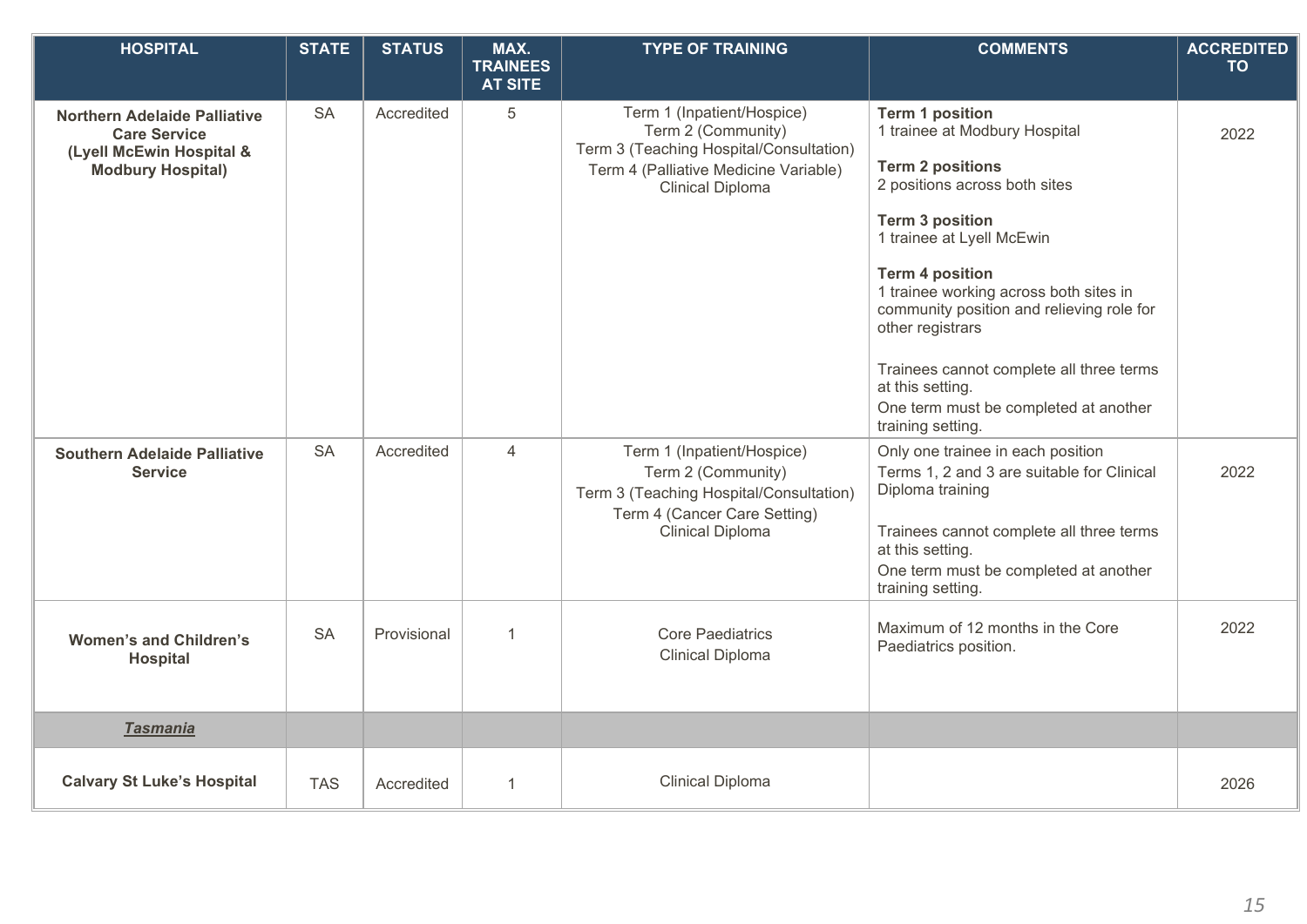| <b>HOSPITAL</b>                                                                     | <b>STATE</b> | <b>STATUS</b> | MAX.<br><b>TRAINEES</b><br><b>AT SITE</b> | <b>TYPE OF TRAINING</b>                                                                                                                        | <b>COMMENTS</b>                                                                                                                                                                                                                                                                                                                                 | <b>ACCREDITED</b><br><b>TO</b> |
|-------------------------------------------------------------------------------------|--------------|---------------|-------------------------------------------|------------------------------------------------------------------------------------------------------------------------------------------------|-------------------------------------------------------------------------------------------------------------------------------------------------------------------------------------------------------------------------------------------------------------------------------------------------------------------------------------------------|--------------------------------|
| <b>Specialist Palliative Care</b><br><b>Service North West Tasmania</b>             | <b>TAS</b>   | Accredited    | $\overline{2}$                            | Term 2 (Community)<br><b>Clinical Diploma</b>                                                                                                  | 1 trainee in Term 2<br>1 trainee in Term 4 (Pall Med Variable,<br>pre-2017 trainees) OR Term 5 (Pall Med<br>Variable/Relevant Specialty, 2017<br>trainees)                                                                                                                                                                                      | 2023                           |
| <b>Tasmanian Palliative Care</b><br><b>Service South</b><br>(Royal Hobart Hospital) | <b>TAS</b>   | Accredited    | 3                                         | Term 1 (Inpatient/Hospice)<br>Term 2 (Community)<br>Term 3 (Teaching Hospital/Consultation)<br><b>Clinical Diploma</b>                         | <b>Whittle Palliative Care Unit</b><br>• Term 1 (Inpatient/Hospice)<br><b>Community Palliative Care Service</b><br>Term 2 (Community)<br>$\bullet$<br><b>Royal Hobart Hospital</b><br>• Term 3 (Teaching/Consult)<br>Trainees cannot complete all three terms<br>at this setting.<br>One term must be completed at another<br>training setting. | 2022                           |
| <b>Victoria</b>                                                                     |              |               |                                           |                                                                                                                                                |                                                                                                                                                                                                                                                                                                                                                 |                                |
| <b>Albury Wodonga Health</b>                                                        | <b>VIC</b>   | Provisional   | $\mathbf 1$                               | Term 2 (Community)<br>Term 3 (Teaching Hospital/Consultation)<br><b>Clinical Diploma</b>                                                       | 1 trainee in either the Term 2, Term 3 or<br>Clinical Diploma position.                                                                                                                                                                                                                                                                         | 2022                           |
| <b>Alfred Hospital</b>                                                              | <b>VIC</b>   | Accredited    | 2                                         | Term 3 (Teaching Hospital/Consultation)<br>or Term 4 (Cancer Care Setting)                                                                     | Term 3 position is also suitable for Clinical<br>Diploma training.<br>*Term 4 (Cancer Care Setting) position<br>provisionally accredited, pending review in<br>2022.                                                                                                                                                                            | 2022                           |
| <b>Austin Hospital (Austin Health)</b>                                              | <b>VIC</b>   | Accredited    | 3                                         | Term 1 (Inpatient/Hospice)<br>Term 3 (Teaching Hospital/Consultation)<br><b>OR</b><br>Term 4 (Cancer Care Setting)*<br><b>Clinical Diploma</b> | Term 1 and Term 3 positions are suitable<br>for Clinical Diploma training.<br>* Term 4 (Cancer Care Setting), for<br>trainees commencing from 2017 onwards                                                                                                                                                                                      | 2023                           |
| <b>Ballarat Health Services</b>                                                     | <b>VIC</b>   | Accredited    | $\mathbf{1}$                              | Term 1 (Inpatient/Hospice)<br>Term 2 (Community)                                                                                               | Term 1 (Inpatient/Hospice) 0.5FTE / Term<br>2 (Community) 0.5 FTE                                                                                                                                                                                                                                                                               | 2023                           |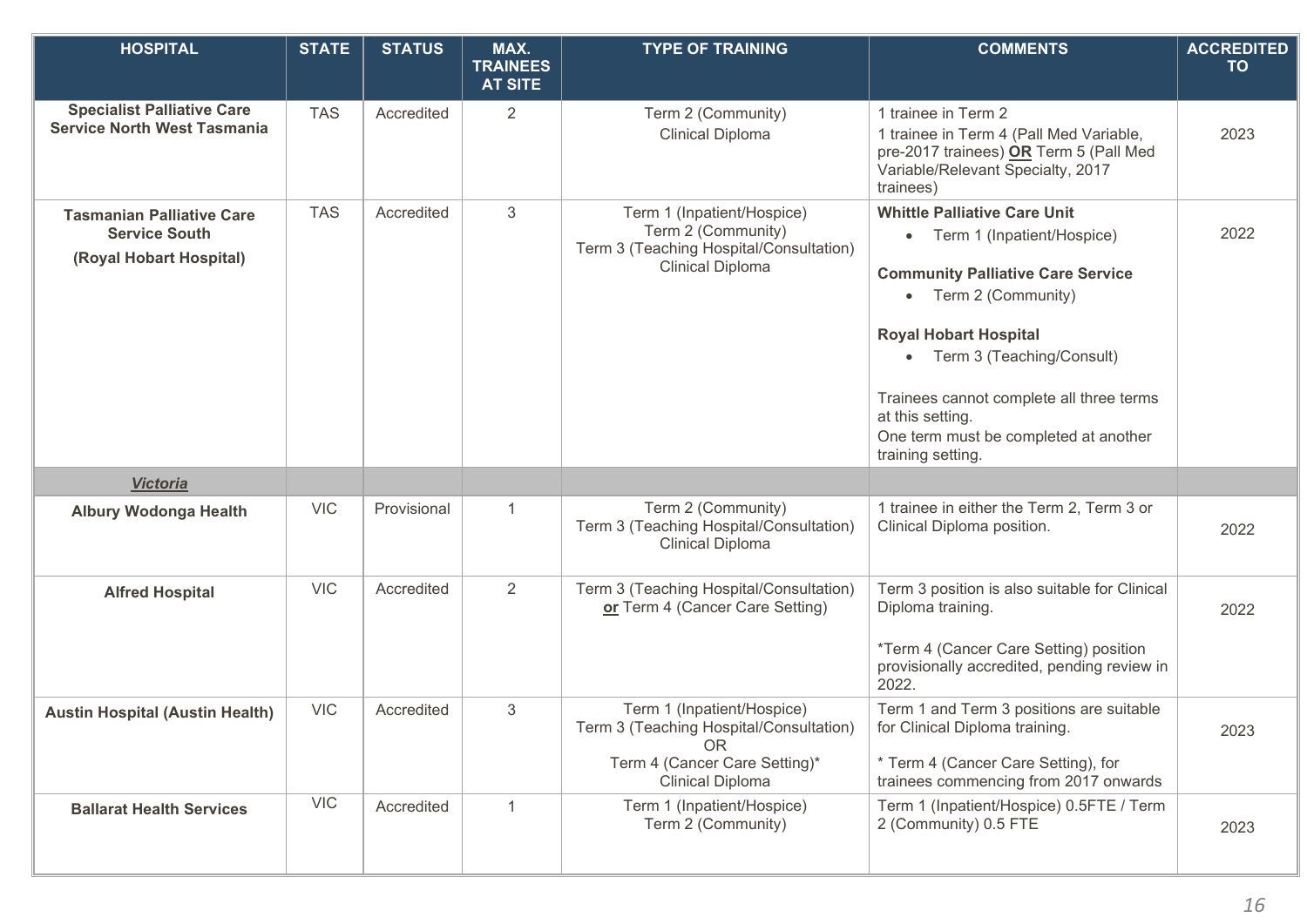| <b>HOSPITAL</b>                                                     | <b>STATE</b> | <b>STATUS</b> | MAX.<br><b>TRAINEES</b><br><b>AT SITE</b> | <b>TYPE OF TRAINING</b>                                                                                                                          | <b>COMMENTS</b>                                                                                                                                                                                                                                                                                                                               | <b>ACCREDITED</b><br><b>TO</b> |
|---------------------------------------------------------------------|--------------|---------------|-------------------------------------------|--------------------------------------------------------------------------------------------------------------------------------------------------|-----------------------------------------------------------------------------------------------------------------------------------------------------------------------------------------------------------------------------------------------------------------------------------------------------------------------------------------------|--------------------------------|
| <b>Barwon Health</b><br>(University Hospital Geelong)               | <b>VIC</b>   | Accredited    | $\overline{5}$                            | Term 1 (Inpatient/Hospice)<br>Term 2 (Community)*<br>Term 3 (Teaching Hospital/Consultation)<br>Term 4 (Cancer Care Setting)<br>Clinical Diploma | Maximum 1 trainee for Term 1<br>Maximum 2 trainees for Term 2*<br>Maximum 1 trainee for Term 3<br>Maximum 1 trainee for Term 4<br>Trainees cannot complete all three terms<br>at this setting.<br>One term must be completed at another<br>training setting.<br>Term 1, 2 and 3 positions are also<br>suitable for Clinical Diploma training. | 2025                           |
|                                                                     |              | Provisional*  |                                           |                                                                                                                                                  | *Second Term 2 position provisionally<br>accredited, due for review in 2022.                                                                                                                                                                                                                                                                  | 2022                           |
| <b>Bendigo Health</b>                                               | <b>VIC</b>   | Accredited    | $\mathbf{1}$                              | Term 1 (Inpatient/Hospice)<br><b>Clinical Diploma</b>                                                                                            |                                                                                                                                                                                                                                                                                                                                               | 2022                           |
| <b>Cabrini Health</b>                                               | <b>VIC</b>   | Accredited    | 4                                         | Term 1 (Inpatient/Hospice)<br>Term 3 (Teaching Hospital/Consultation)<br>Term 4 (Cancer Care Setting)<br><b>Clinical Diploma</b>                 | 2 trainees - Term 1<br>1 trainee for Term 3<br>1 trainee - Term 4<br>Three positions (Terms 1 and 3) also<br>suitable for Clinical Diploma training.                                                                                                                                                                                          | 2024                           |
| <b>Calvary Health Care Bethlehem</b>                                | <b>VIC</b>   | Accredited    | 2                                         | Term 1 (Inpatient/Hospice)<br>Term 2 (Community)<br><b>Clinical Diploma</b>                                                                      |                                                                                                                                                                                                                                                                                                                                               | 2023                           |
| <b>Eastern Health</b><br>(Wantirna Health and Box Hill<br>Hospital) | <b>VIC</b>   | Accredited    | $\mathfrak{S}$                            | Term 1 (Inpatient/Hospice)<br>Term 3 (Teaching Hospital/Consultation)<br><b>Clinical Diploma</b>                                                 | 2 trainees for Terms 1<br>2 trainees for Terms 3                                                                                                                                                                                                                                                                                              | 2025                           |
|                                                                     |              | Provisional*  |                                           | Term 2 (Community)*                                                                                                                              | 2 trainees for Terms 2*<br>Terms 1, 2 and 3 positions are suitable for<br>Clinical Diploma training.                                                                                                                                                                                                                                          | 2022                           |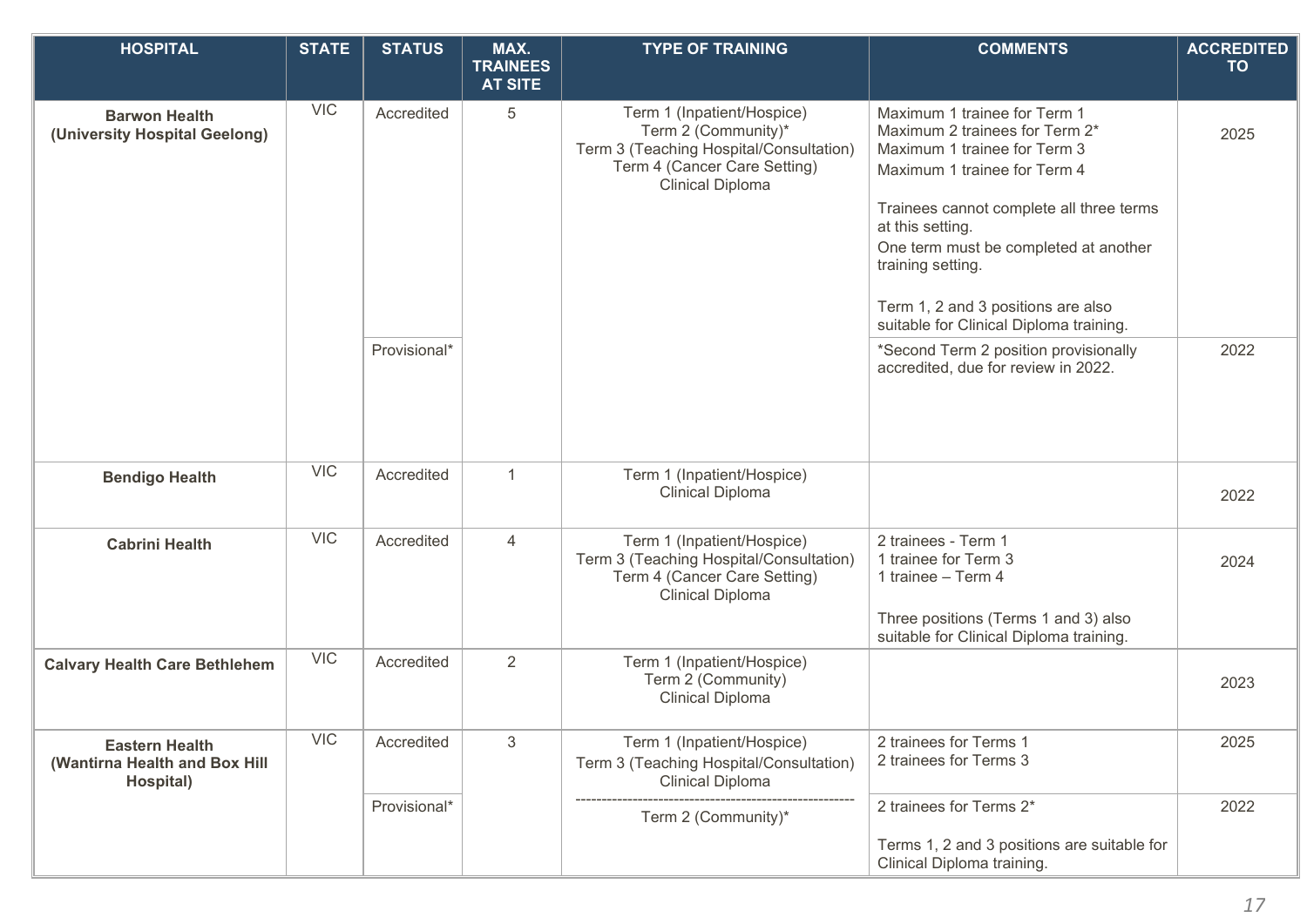| <b>HOSPITAL</b>                                                                        | <b>STATE</b> | <b>STATUS</b> | MAX.<br><b>TRAINEES</b><br><b>AT SITE</b> | <b>TYPE OF TRAINING</b>                                                                                                                 | <b>COMMENTS</b>                                                                                                                                                                                                                                    | <b>ACCREDITED</b><br><b>TO</b> |
|----------------------------------------------------------------------------------------|--------------|---------------|-------------------------------------------|-----------------------------------------------------------------------------------------------------------------------------------------|----------------------------------------------------------------------------------------------------------------------------------------------------------------------------------------------------------------------------------------------------|--------------------------------|
| <b>Frankston Hospital</b><br>(Peninsula Health)                                        | <b>VIC</b>   | Accredited    | $\overline{2}$                            | Term 1 (Inpatient/Hospice)<br>Clinical Diploma                                                                                          | 1 trainee for Term 1                                                                                                                                                                                                                               | 2025                           |
|                                                                                        |              | Provisional*  |                                           | Term 3 (Teaching Hospital/Consultation)*                                                                                                | 1 trainee for Term 3*                                                                                                                                                                                                                              | 2022*                          |
| <b>Goulburn Valley Health</b><br>(Shepparton)                                          | <b>VIC</b>   | Accredited    | $\mathbf{1}$                              | Term 4 (Cancer Care Setting) or<br><b>Clinical Diploma</b>                                                                              | 1 trainee in either the Term 4 or Clinical<br>Diploma position.                                                                                                                                                                                    | 2025                           |
| <b>Monash Medical Centre</b><br>(Southern Health)                                      | <b>VIC</b>   | Accredited    | $6*$                                      | Term 1 (Inpatient/Hospice)<br>Term 3 (Teaching Hospital/Consultation)<br>Term 4 (Cancer Care Setting)<br>Clinical Diploma*              | 1 trainee for Term 1*<br>3 trainees for Term 3**<br>2 trainees for Term 4<br>**Term 1 and Term 3 positions are<br>suitable for Clinical Diploma training.<br>*A maximum of two Clinical Diploma<br>trainees can undertake training at one<br>time. | 2025                           |
| <b>Northern Health</b><br>(Heritage Epping Gardens)                                    | <b>VIC</b>   | Accredited    | 2                                         | Term 1 (Inpatient/Hospice)<br>Term 3 (Teaching Hospital/Consultation)<br><b>Clinical Diploma</b>                                        |                                                                                                                                                                                                                                                    | 2025                           |
| <b>Royal Children's Hospital</b><br>(Melbourne)                                        | <b>VIC</b>   | Accredited    | 2                                         | <b>Core Paediatrics</b>                                                                                                                 | Core paediatric palliative care OR<br>Adult Med Term 4 (Palliative<br>Medicine Variable, pre-2017<br>trainees) OR<br>Term 5 (Pall Care<br>Variable/Relevant Specialty,<br>trainees commencing in 2017<br>onwards) OR<br><b>Clinical Diploma</b>    | 2022                           |
| <b>St Vincent's Hospital</b><br><b>Melbourne and Caritas Christi</b><br><b>Hospice</b> | <b>VIC</b>   | Accredited    | 3                                         | Term 1 (Inpatient/Hospice)<br>Term 3 (Teaching Hospital/Consultation)<br><b>OR</b><br>Term 4 (Cancer Care Setting)<br>Clinical Diploma* | 1 trainee for Term 1<br>1 trainee for Term 3<br>1 trainee for Term 3 OR Term 4<br>*Clinical Diploma training can only be<br>completed when trainees are in the<br>accredited Term 1 and Term 3 positions.                                          | 2025                           |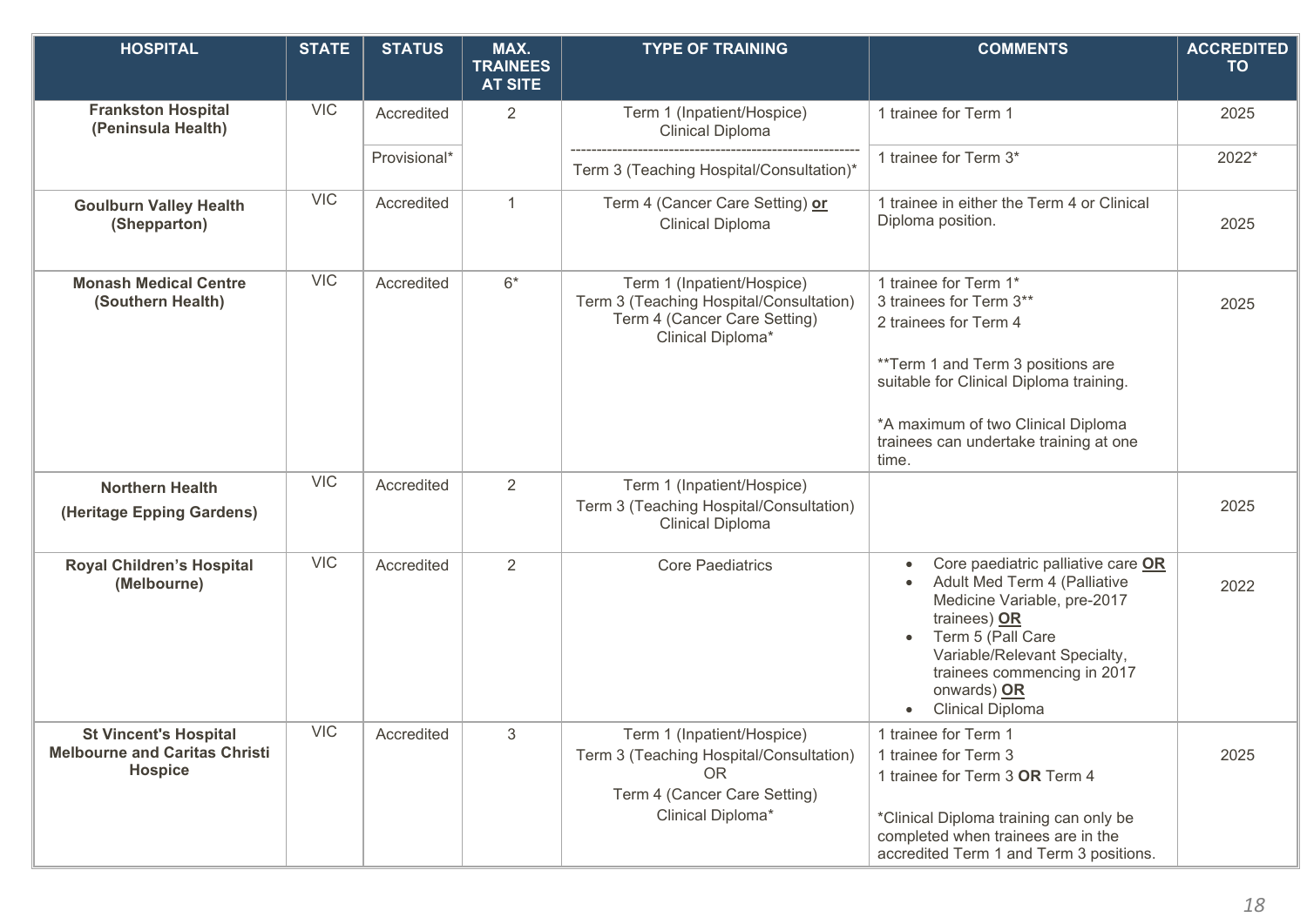| <b>HOSPITAL</b>                                                                                                   | <b>STATE</b> | <b>STATUS</b> | MAX.<br><b>TRAINEES</b><br><b>AT SITE</b> | <b>TYPE OF TRAINING</b>                                                                                                                         | <b>COMMENTS</b>                                                                                                                                                                                                                                                                                            | <b>ACCREDITED</b><br><b>TO</b> |
|-------------------------------------------------------------------------------------------------------------------|--------------|---------------|-------------------------------------------|-------------------------------------------------------------------------------------------------------------------------------------------------|------------------------------------------------------------------------------------------------------------------------------------------------------------------------------------------------------------------------------------------------------------------------------------------------------------|--------------------------------|
| <b>Sunshine Hospital</b><br>(Western Health)                                                                      | <b>VIC</b>   | Accredited    | $\overline{2}$                            | Term 3 (Teaching Hospital/Consultation<br>Term 4 (Cancer Care Setting)<br>Clinical Diploma*                                                     | *Only Term 3 position is suitable for<br>Clinical Diploma training.                                                                                                                                                                                                                                        | 2023                           |
| <b>Victorian Comprehensive</b><br><b>Cancer Centre</b>                                                            | <b>VIC</b>   | Accredited    | 6                                         | Term 1 (Inpatient/Hospice)<br>Term 2 (Community)<br>Term 3 (Teaching Hospital/Consultation)<br>Term 4 (Cancer Care Setting)<br>Clinical Diploma | <b>Royal Melbourne Hospital:</b><br>Term 1<br>Term 2<br>Term 3<br>$\bullet$<br><b>Peter MacCallum Cancer Centre:</b><br>Term 2<br>$\bullet$<br>Term 3 OR Term 4<br>$\bullet$<br>Trainees cannot complete all three terms<br>at this setting.<br>One term must be completed at another<br>training setting. | 2022                           |
| <b>Werribee Mercy Hospital</b><br>(Mercy Palliative Care)                                                         | <b>VIC</b>   | Accredited    | 3                                         | Term 1 (Inpatient/Hospice)<br>Term 2 (Community)<br><b>Clinical Diploma</b>                                                                     | Maximum 1 trainee for Term 1<br>Maximum 2 trainees for Term 2                                                                                                                                                                                                                                              | 2025                           |
| <b>Western Australia</b>                                                                                          |              |               |                                           |                                                                                                                                                 |                                                                                                                                                                                                                                                                                                            |                                |
| <b>Bethesda Hospital</b>                                                                                          | <b>WA</b>    | Accredited    | 2                                         | Term 1 (Inpatient/Hospice)<br><b>Clinical Diploma</b>                                                                                           |                                                                                                                                                                                                                                                                                                            | 2023                           |
| <b>South Metropolitan Health</b><br><b>Service (Fiona Stanley</b><br><b>Hospital &amp; Fremantle</b><br>Hospital) | <b>WA</b>    | Accredited    | $\mathbf{1}$                              | Term 3 (Teaching Hospital/Consultation)<br>& Clinical Diploma                                                                                   |                                                                                                                                                                                                                                                                                                            | 2022                           |
| <b>Great Southern Palliative Care</b><br><b>Service</b><br>(Albany Hospital)                                      | <b>WA</b>    | Accredited    | 2                                         | Clinical Diploma                                                                                                                                |                                                                                                                                                                                                                                                                                                            | 2022                           |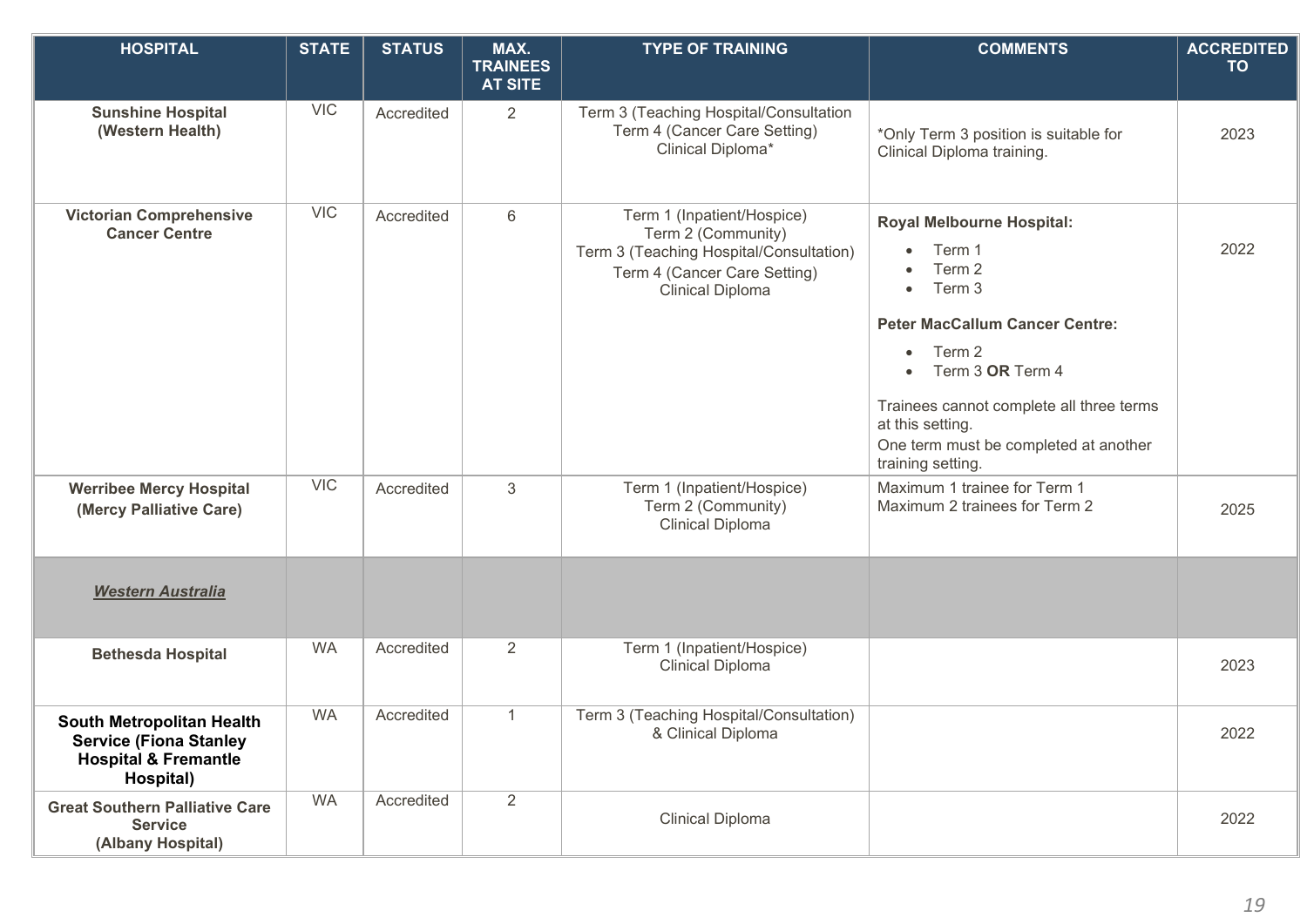| <b>HOSPITAL</b>                                        | <b>STATE</b> | <b>STATUS</b> | MAX.<br><b>TRAINEES</b><br><b>AT SITE</b> | <b>TYPE OF TRAINING</b>                                     | <b>COMMENTS</b>                                                                                                                                                                                                                                                                                                      | <b>ACCREDITED</b><br><b>TO</b> |
|--------------------------------------------------------|--------------|---------------|-------------------------------------------|-------------------------------------------------------------|----------------------------------------------------------------------------------------------------------------------------------------------------------------------------------------------------------------------------------------------------------------------------------------------------------------------|--------------------------------|
| <b>Kalamunda Hospital</b>                              | <b>WA</b>    | Accredited    | 2                                         | <b>Clinical Diploma</b>                                     |                                                                                                                                                                                                                                                                                                                      | 2022                           |
| <b>Perth Children's Hospital</b>                       | <b>WA</b>    | Provisional   | $\mathbf{1}$                              | <b>Core Paediatrics</b>                                     | 1 trainee for core paediatric<br>$\bullet$<br>palliative care OR<br>Adult Med Term 4 (Palliative<br>$\bullet$<br>Medicine Variable, pre-2017<br>trainees) OR<br>Term 5 (Pall Care<br>$\bullet$<br>Variable/Relevant Specialty,<br>trainees commencing in 2017<br>onwards) OR<br><b>Clinical Diploma</b><br>$\bullet$ | 2022                           |
| <b>Royal Perth Hospital</b>                            | <b>WA</b>    | Accredited    | $\mathbf{1}$                              | Term 3 (Teaching Hospital/Consultation)<br>Clinical Diploma | Only the Term 3 position is also suitable<br>for Clinical Diploma training.                                                                                                                                                                                                                                          | 2025<br>2022*                  |
|                                                        |              | Provisional*  |                                           | Term 4 (Cancer Care Setting)*                               |                                                                                                                                                                                                                                                                                                                      |                                |
| <b>Silver Chain Hospice Care</b><br><b>Service</b>     | <b>WA</b>    | Accredited    | $\overline{2}$                            | Term 2 (Community)<br>Clinical Diploma                      | 2 trainees for Term 2                                                                                                                                                                                                                                                                                                | 2022                           |
| <b>Sir Charles Gairdner Hospital</b>                   | <b>WA</b>    | Accredited    | $\mathbf{1}$                              | Term 3 (Teaching Hospital/Consultation)<br>Clinical Diploma | Due for review in 2022                                                                                                                                                                                                                                                                                               | 2022                           |
| St John of God, Bunbury                                | <b>WA</b>    | Accredited    | $\mathbf{1}$                              | Term 1 (Inpatient/Hospice)<br><b>Clinical Diploma</b>       |                                                                                                                                                                                                                                                                                                                      | 2025                           |
| St John of God, Murdoch<br>(Murdoch Community Hospice) | <b>WA</b>    | Accredited    | $\overline{2}$                            | Term 1 (Inpatient/Hospice)<br><b>Clinical Diploma</b>       | 2 trainees for Term 1                                                                                                                                                                                                                                                                                                | 2022                           |
| St John of God, Subiaco                                | <b>WA</b>    | Accredited    | $\mathbf{1}$                              | <b>Clinical Diploma</b>                                     |                                                                                                                                                                                                                                                                                                                      | 2022                           |